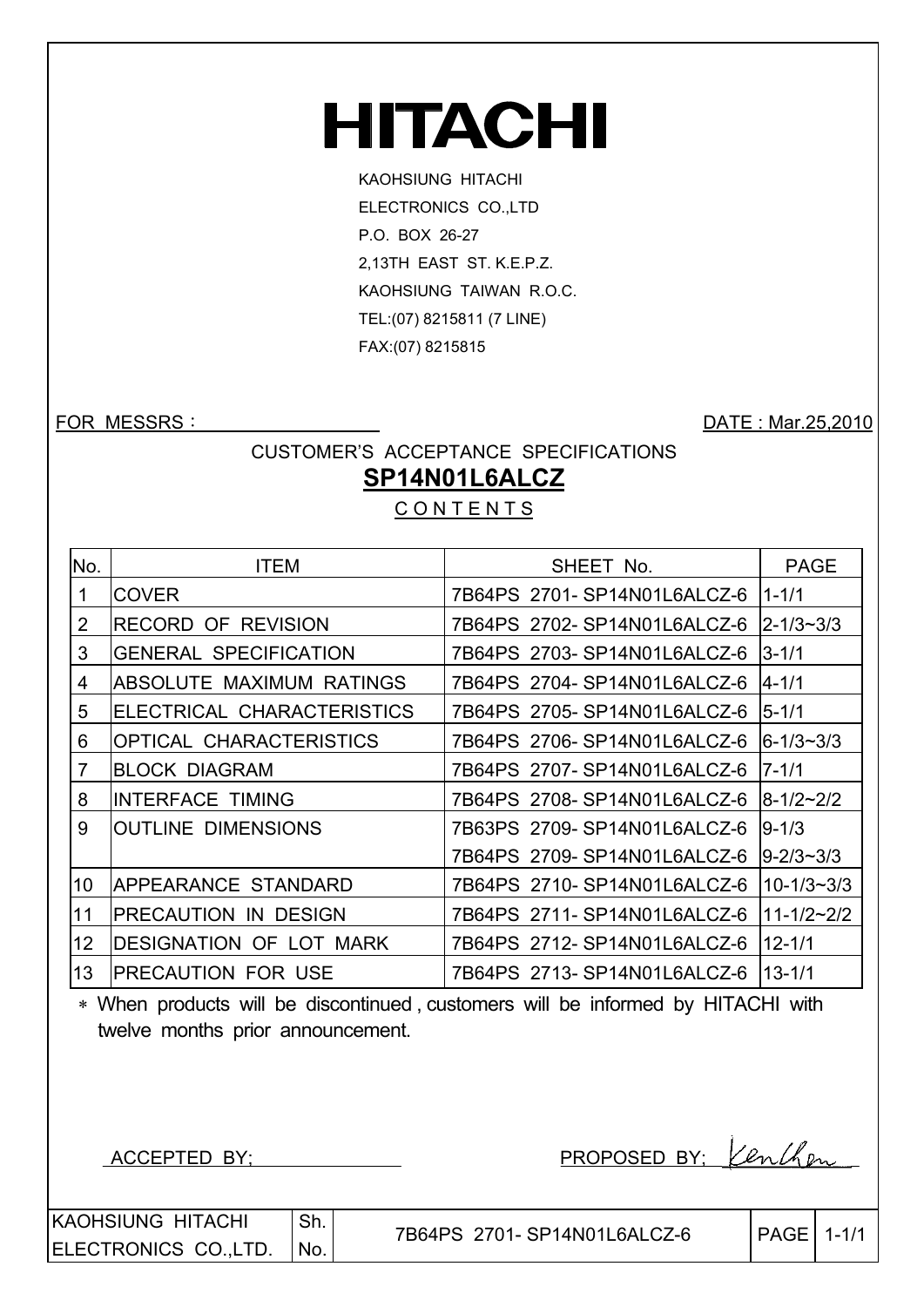## RECORD OF REVISION DATE | SHEET No. | SUMMARY Oct.22,'04 5.2 ELECTRICAL CHARACTERISTICS OF BACKLIGHT 7B64PS 2705 – SP14N01L6ALCZ-2 Added LED circuit diagram PAGE 5 – 1/1 **Changed** SYMBOL MIN. TYP. MAX.  $VLED$  -  $( T.B.D )$  $|LED | - |(T.B.D) | \downarrow$ SYMBOL MIN. TYP. MAX. VLED  $|4.8|5.0|5.2$  $ILED$   $-$  130 140 6.2 OPTICAL CHARACTERISTICS OF BACKLIGHT 7B64PS 2706 – SP14N01L6ALCZ-2 Changed PAGE 6 – 3/3  $ILED : (T.B.D) \rightarrow 130$ Jun.17,'05 7B64PS 2705 – 5.2 ELECTRICAL CHARACTERISTICS OF BACKLIGHT SP14N01L6ALCZ-3 **Changed** wB PAGE 5 – 1/1 ٨W ILED ILED  $VLED(+)$   $\Omega$  $VLED(+)$   $\sim$   $\sqrt{W}$  $VLED(-)$ <sup> $O-$ </sup>  $VLED(-)$ <sup> $O-$ </sup> 4.2 ENVIRONMENTAL ABSOLUTE MAXIMUM RATINGS May.28,'07 7B64PS 2704-Added SP14N01L6ALCZ-4 Operating Life : (40,000h) Page 4-1/1 KAOHSIUNG HITACHI Sh. ELECTRONICS CO.,LTD. DATE Mar.25, 10  $\vert$  7B64PS 2702-SP14N01L6ALCZ-6  $\vert$ PAGE 2-1/3 No.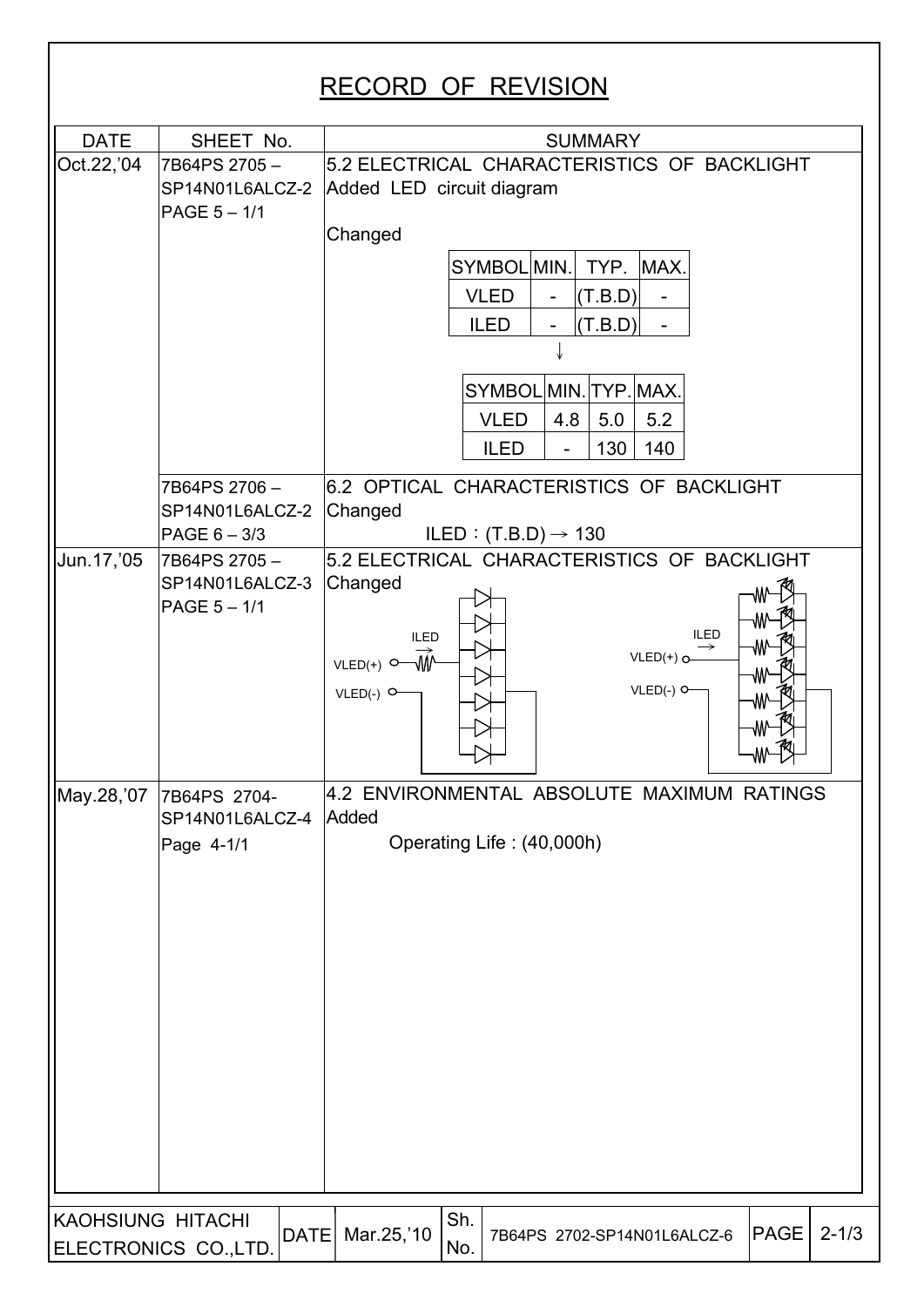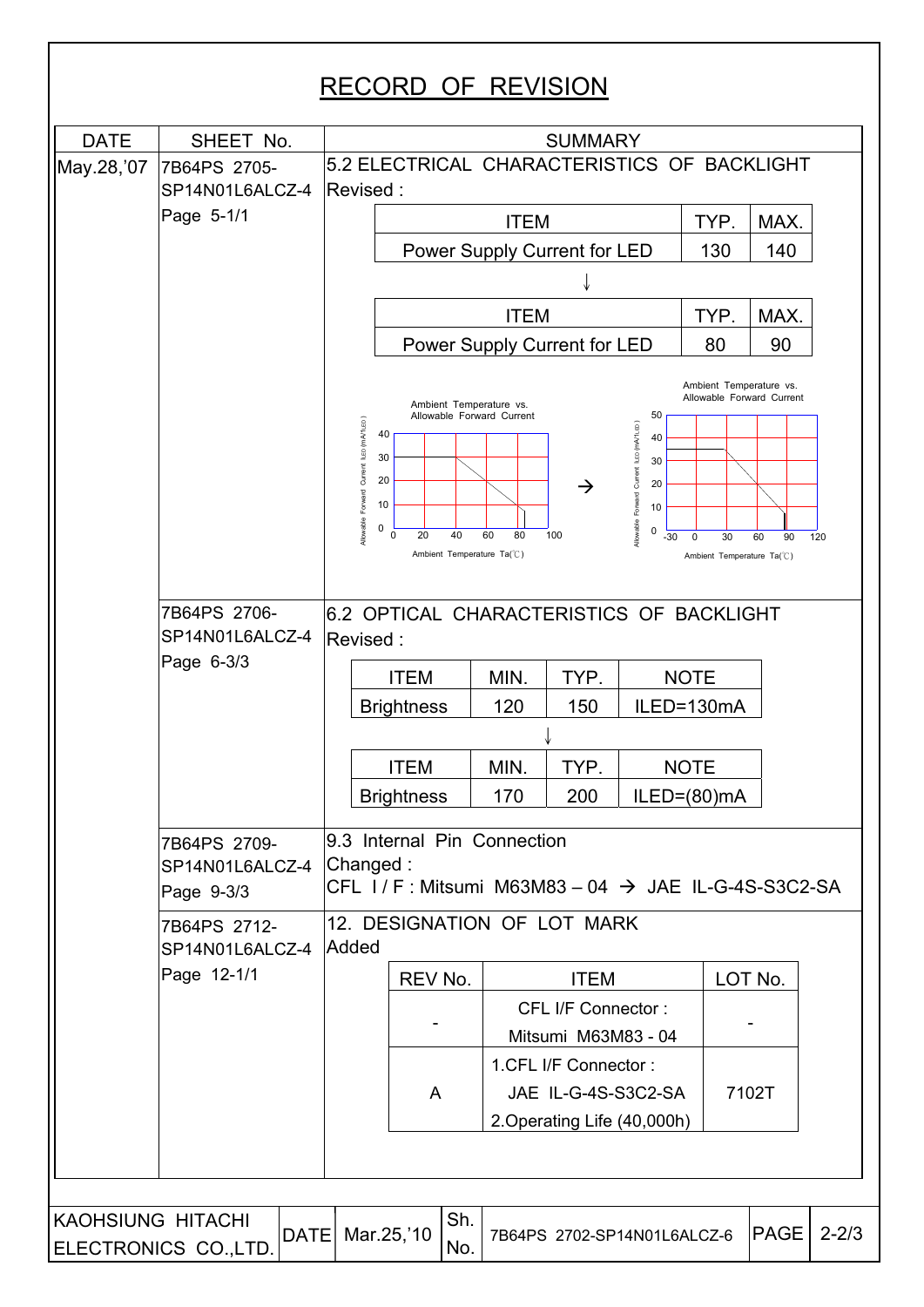| <b>DATE</b>       | SHEET No.                                                     |          |            |              |                           | <b>SUMMARY</b>                                                                           |                |           |
|-------------------|---------------------------------------------------------------|----------|------------|--------------|---------------------------|------------------------------------------------------------------------------------------|----------------|-----------|
|                   | Sep.11,'09   7B64PS 2712-                                     |          |            |              |                           | 12. DESIGNATION OF LOT MARK                                                              |                |           |
|                   | SP14N01L6ALCZ-5                                               | Added    |            |              |                           |                                                                                          |                |           |
|                   | Page 12-1/1                                                   |          | REV No.    |              |                           | <b>ITEM</b>                                                                              | LOT No.        |           |
|                   |                                                               |          | B          |              |                           | M count IC change                                                                        |                |           |
| Mar.25,'10        | 7B64PS 2703-<br>SP14N01L6ALCZ-6<br>Page 3-1/1<br>7B64PS 2712- | Changed: |            |              | 3. GENERAL SPECIFICATIONS | (11) LCD Controller T6963C / TOSHIBA<br>T6963C equivalent<br>12. DESIGNATION OF LOT MARK |                |           |
|                   | SP14N01L6ALCZ-6                                               | Added    |            |              |                           |                                                                                          |                |           |
|                   | Page 12-1/1                                                   |          | REV No.    |              |                           | <b>ITEM</b>                                                                              | <b>NOTE</b>    |           |
|                   |                                                               |          |            | $\mathsf{C}$ |                           | <b>Controller IC Change</b>                                                              | <b>PCN0768</b> |           |
|                   |                                                               |          |            |              |                           |                                                                                          |                |           |
| KAOHSIUNG HITACHI |                                                               |          |            | Sh.          |                           |                                                                                          |                |           |
|                   | <b>DATE</b><br>ELECTRONICS CO.,LTD.                           |          | Mar.25,'10 | No.          |                           | 7B64PS 2702-SP14N01L6ALCZ-6                                                              | PAGE           | $2 - 3/3$ |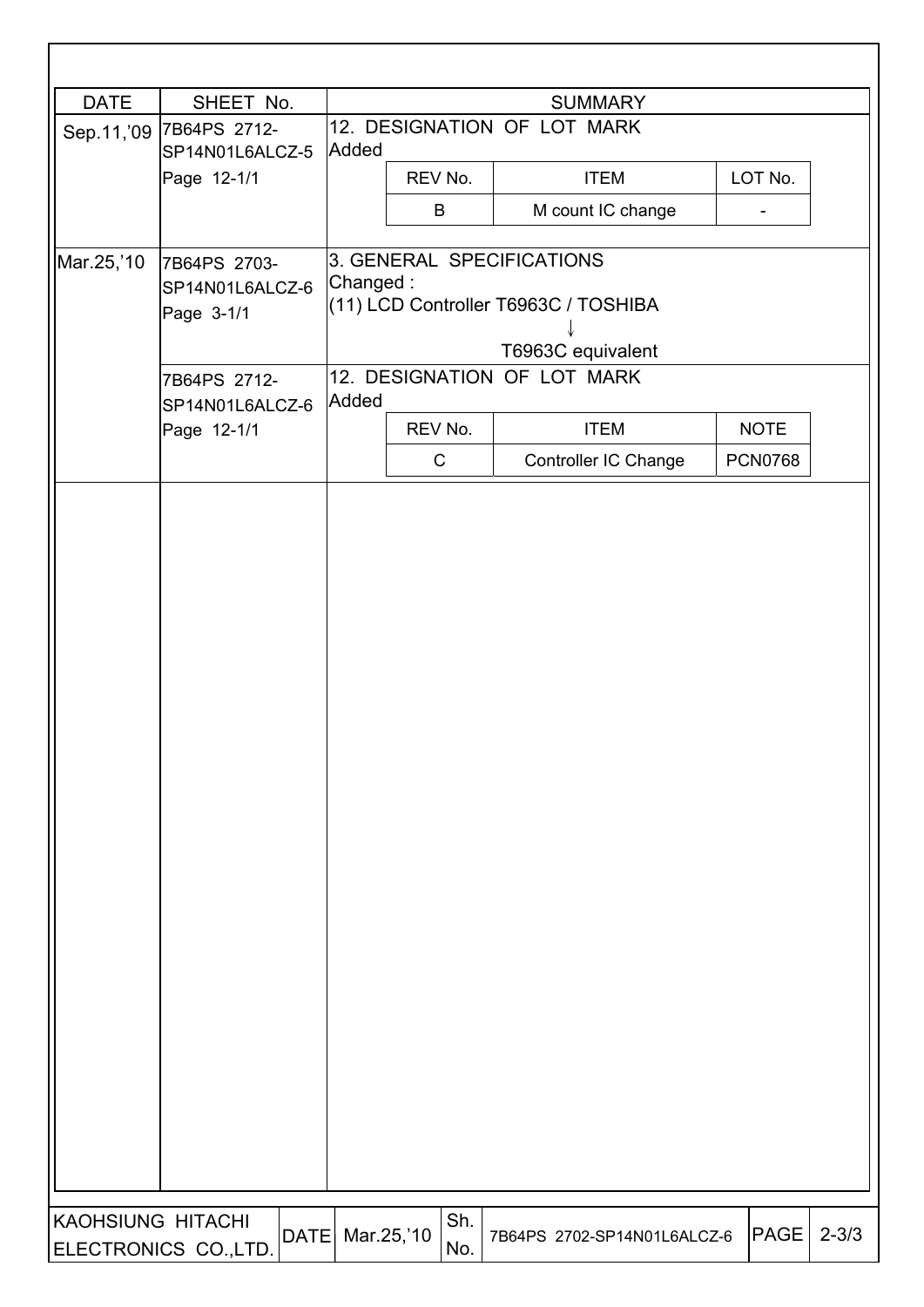# 3. GENERAL SPECIFICATIONS

- 
- 
- 
- 
- 
- (6) Dot Number (Resolution) 240 (W) x 128 (H)
- (7) Duty Ratio 1/128
- 
- (9) Viewing Direction 6 O'clock
- (10) Back Light Type LED ( Color : White ).
- (11) LCD Controller T6963C equivalent

I

#### (1) Part Name SP14N01L6ALCZ

(2) Outer Dimensions 159.4(W)mm x 101.0(H)mm x 11.0(D) mm (max.)

(3) Viewing Area 123 mm min. x 68 mm min.

(4) Dot Size 0.48(W)min. x 0.48(H)min.

(5) Dot Pitch 0.50(W)mm x 0.50(H)mm

(8) LCD Type Transmissive type F-STN

With anti-glare type upper polarizer

| IKAOHSIUNG HITACHI   | $ $ DATE $ $ Mar.25,'10 | <sup>1</sup> 7B64PS 2703-SP14N01L6ALCZ-6   PAGE   3-1/1 |  |
|----------------------|-------------------------|---------------------------------------------------------|--|
| ELECTRONICS CO.,LTD. |                         |                                                         |  |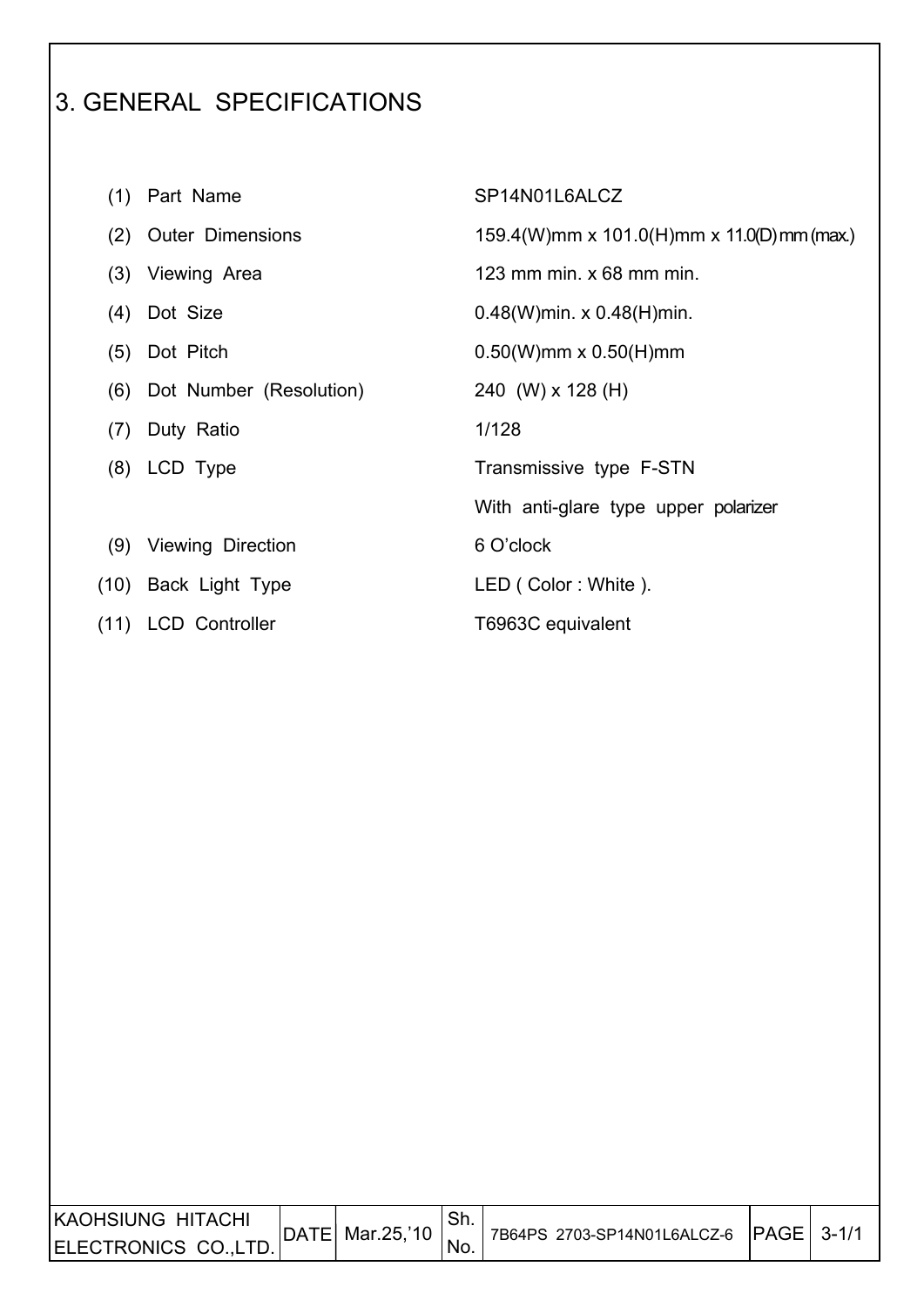# 4. ABSOLUTE MAXIMUM RATINGS

| 4.1 ELECTRICAL ABSOLUTE MAXIMUM RATINGS | VSS=0V:STANDARD   |        |           |    |                     |
|-----------------------------------------|-------------------|--------|-----------|----|---------------------|
| ITEM                                    | <b>SYMBOL</b>     | MIN.   | MAX.      |    | <b>UNIT COMMENT</b> |
| Power Supply For Logic                  | <b>VDD-VSS</b>    | 0      | 7.0       |    |                     |
| Input Signal Voltage                    | Vi                | $-0.3$ | $VDD+0.3$ | V  | (Note 1)            |
| Input Signal Current                    |                   |        |           | Α  |                     |
| Static Electricity                      | VESD <sub>0</sub> | -      | ±100      |    | (Note $1,2,3$ )     |
|                                         | VESD1             |        | ±10       | kV | (Note $1,2,4$ )     |

Note 1 : Make certain you are grounded when handling LCM.

Note 2 : Energy storage capacitance 200pF, discharge resistance 250 $\Omega$  Ta=25°C, 60%RH.

Note 3 : Contact discharge to I/F connector pins.

Note 4 : Contact discharge to front metal bezel.

#### 4.2 ENVIRONMENTAL ABSOLUTE MAXIMUM RATINGS

| <b>ITEM</b>         | <b>OPERATING</b> |                     |                 | <b>STORAGE</b>        | <b>COMMENT</b>                            |
|---------------------|------------------|---------------------|-----------------|-----------------------|-------------------------------------------|
|                     | MIN.             | MAX.                | MIN.            | MAX.                  |                                           |
| Ambient Temperature | $-10^{\circ}$ C  | $60^{\circ}$ C      | $-20^{\circ}$ C | 70°C                  | (Note $2,3$ )                             |
| Humidity            |                  | (Note 1)            |                 | (Note 1)              | without condensation                      |
|                     |                  | $2.45m/s^2$         |                 | 11.76 $m/s^2$         |                                           |
| <b>Vibration</b>    |                  | (0.25G)             |                 | (1.2G)                | (Note 4)                                  |
|                     |                  |                     |                 | (Note 5)              | $ 1h \text{ max.}$                        |
|                     |                  | $29.4 \text{m/s}^2$ |                 | 490.0m/s <sup>2</sup> |                                           |
| Shock               |                  | (3 G)               |                 | (50 G)                | <b>XYZ</b> directions                     |
|                     |                  |                     |                 | (Note 5)              |                                           |
| Corrosive Gas       | Not Acceptable   |                     | Not Acceptable  |                       |                                           |
| Operating Life      |                  | (40,000 h)          |                 |                       |                                           |
| (Note 7)            |                  | (Note 6)            |                 |                       | At $25^{\circ}$ C, $I_{LED} = 80$ mA max. |

Note 1 : Ta $\leq$ 40°C : 85%RH max.

Ta $>$ 40°C : Absolute humidity must be lower than the humidity of 85%RH at 40°C

Note 2 : Ta at -20°C < 48h, at  $70^{\circ}$ C < 168h.

- Note 3 : Background color changes slightly depending on ambient temperature. This phenomenon is reversible.
- Note 4 : 5Hz~100Hz (except resonance frequency)
- Note 5 : This module should be operated normally after finishing the test.

Note 6 : When brightness reached 50% of initial brightness.

Note 7 : Life time is estimated data.

| <b>IKAOHSIUNG HITACHI</b> |                             |                                                     |  |
|---------------------------|-----------------------------|-----------------------------------------------------|--|
| ELECTRONICS COLTD.        | $ $ DATE $ $ Mar.25,'10 $ $ | <sup>1</sup> 7B64PS 2704-SP14N01L6ALCZ-6 PAGE 4-1/1 |  |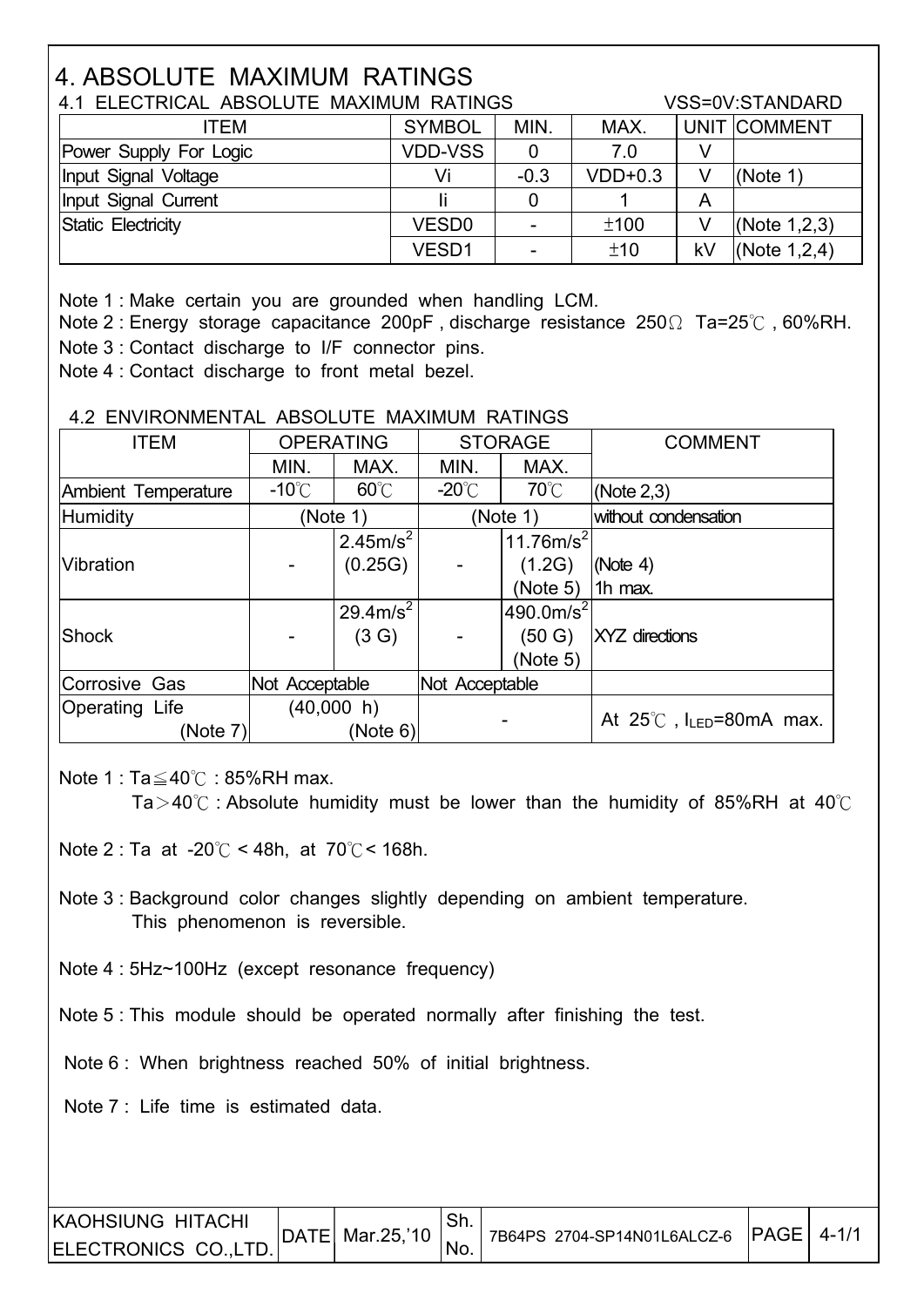#### 5. ELECTRICAL CHARACTERISTICS 5.1 ELECTRICAL CHARACTERISTICS

| <u>J.I LLLUINUAL UIMMUILINJIIUJ</u>               |                |                                          |             |                |            |             |  |  |  |
|---------------------------------------------------|----------------|------------------------------------------|-------------|----------------|------------|-------------|--|--|--|
| ITEM                                              | <b>SYMBOL</b>  | <b>CONDITION</b>                         | MIN.        | TYP.           | MAX.       | <b>UNIT</b> |  |  |  |
| Power Supply Voltage<br>For Logic                 | <b>VDD-VSS</b> |                                          | 4.75        | 5.0            | 5.25       | V           |  |  |  |
| <b>ILC driver Circuit Power</b><br>Supply Voltage | <b>VEE-VSS</b> |                                          | $-15.5$     | $-15.0$        | $-14.5$    | V           |  |  |  |
| Input Signal Voltage                              | Vi             | H LEVEL                                  | 0.8VDD      |                | <b>VDD</b> | V           |  |  |  |
|                                                   |                | L LEVEL                                  | $\mathbf 0$ | $\blacksquare$ | 0.2VDD     | V           |  |  |  |
| Power Supply Current<br>For Logic (Note 1)        | <b>IDD</b>     | VDD-VSS=5.0V<br><b>VEE-VSS=-15.0V</b>    |             | 11.7           | 14.0       | mA          |  |  |  |
| Power Supply Current                              | <b>IEE</b>     | VDD-VSS=5.0V                             |             | 2.5            | 4.0        | mA          |  |  |  |
| For LCD (Note 1)                                  |                | <b>VEE-VSS=-15.0V</b>                    |             |                |            |             |  |  |  |
| Recommended                                       |                | Ta= $0^{\circ}$ C, $\phi$ = $0^{\circ}$  | 15.9        | 16.9           | 17.9       | $\vee$      |  |  |  |
| LC Driving Voltage (Note 2)                       | VDD-V0         | Ta=25 $^{\circ}$ C, $\phi$ =0 $^{\circ}$ | 14.8        | 15.8           | 16.8       | V           |  |  |  |
|                                                   |                | Ta=50 $^{\circ}$ C, $\phi$ =0 $^{\circ}$ | 14.2        | 15.2           | 16.2       | V           |  |  |  |

Note 1 : Test pattern is all "Q", VDD-V0=15.8V, Ta=25°C

Note 2 : Recommended LC driving voltage may fluctuate about  $\pm 1.0V$  by each module test pattern is all "Q".

5.2 ELECTRICAL CHARACTERISTICS OF BACKLIGHT

|                                 |               |                  |      |      |      | Ta=25 $°C$  |
|---------------------------------|---------------|------------------|------|------|------|-------------|
| ITEM                            | <b>SYMBOL</b> | <b>CONDITION</b> | MIN. | TYP. | MAX. | <b>UNIT</b> |
| Power Supply Voltage<br>for LED | VLED          | -                | 4.8  | 5.0  | 5.2  |             |
| Power Supply Current<br>for LED | <b>ILED</b>   | VLED=5.0V        |      | 80   | 90   | mA          |

Note 1 : The ILED changes depending on ambient temperature.

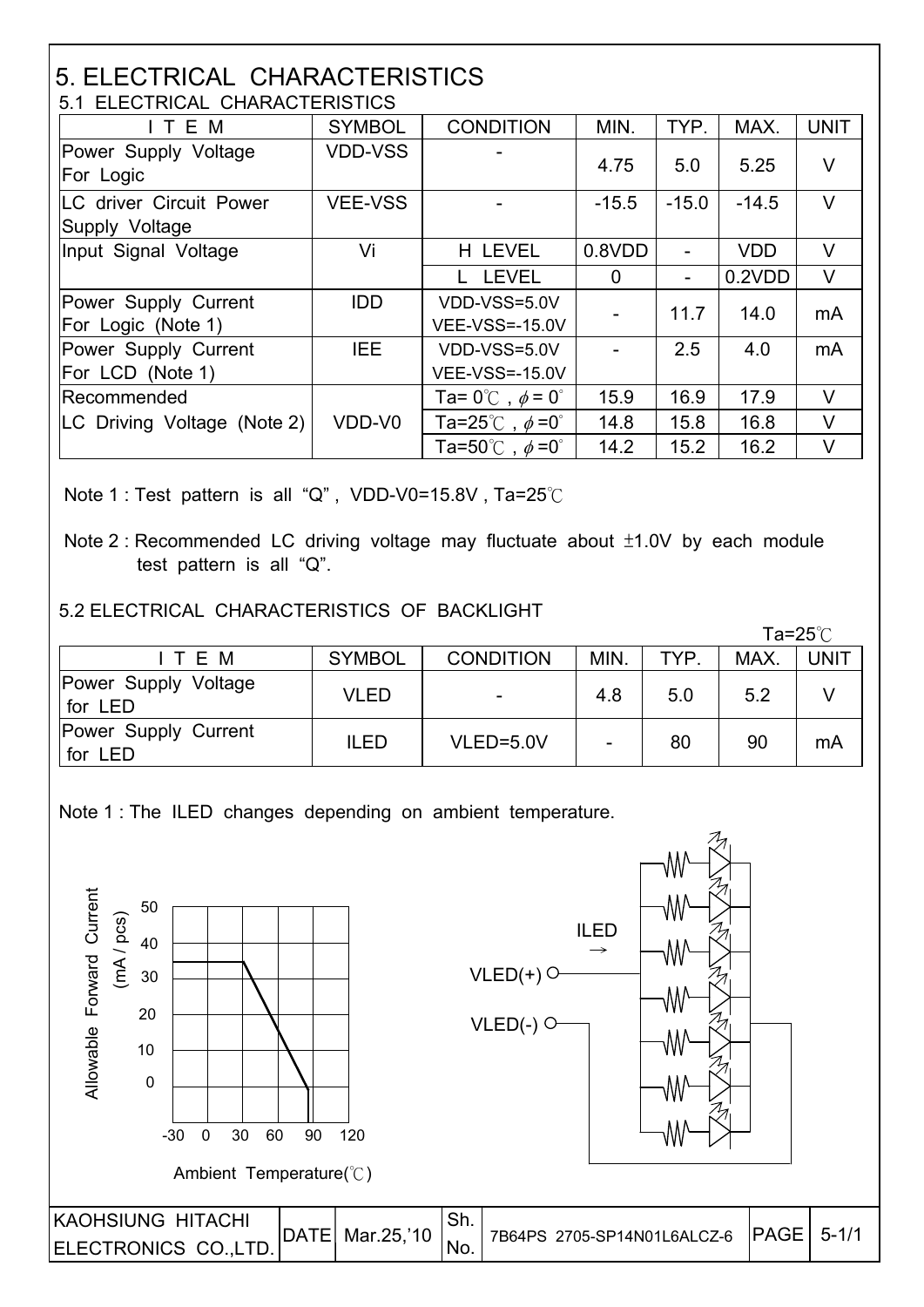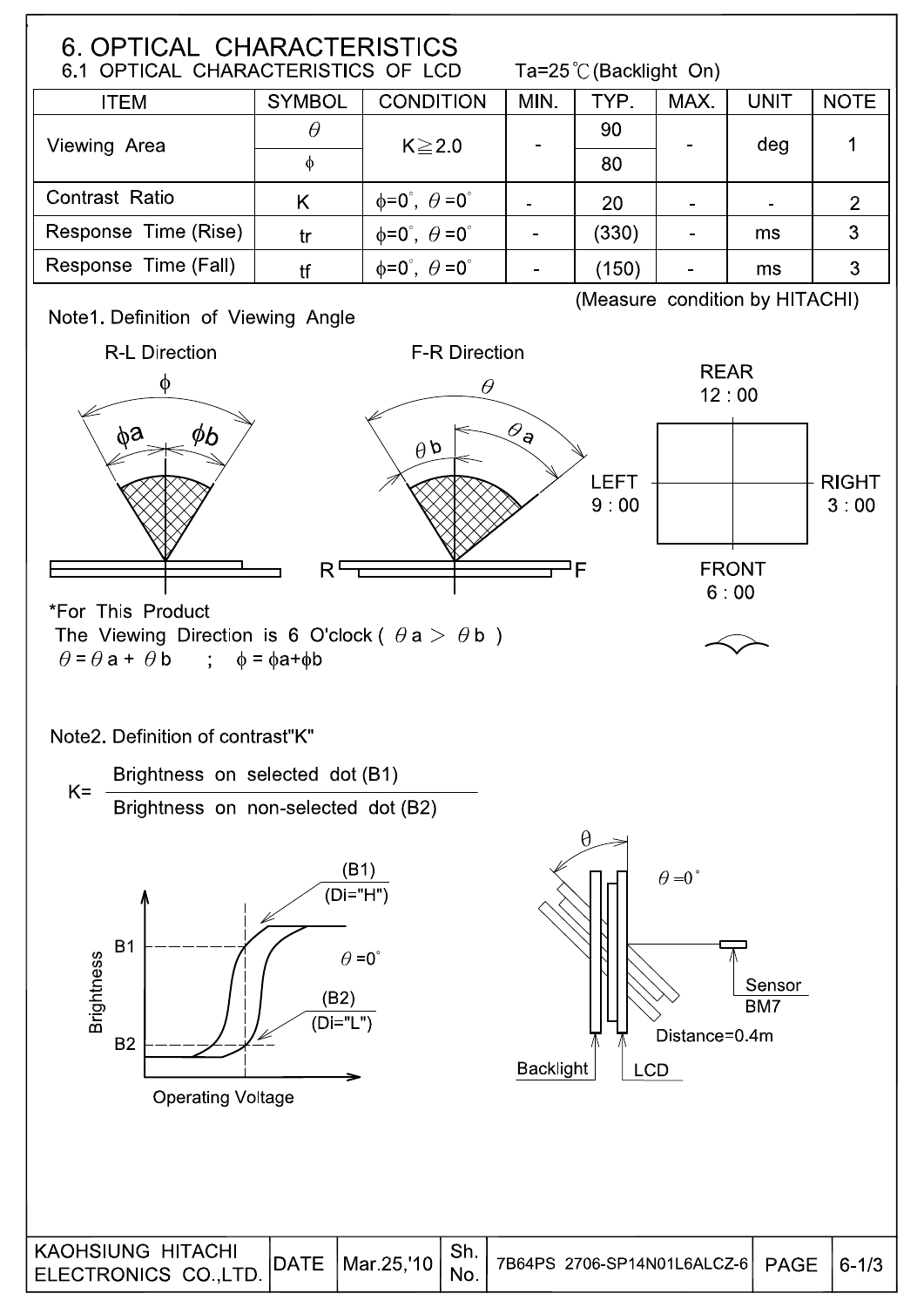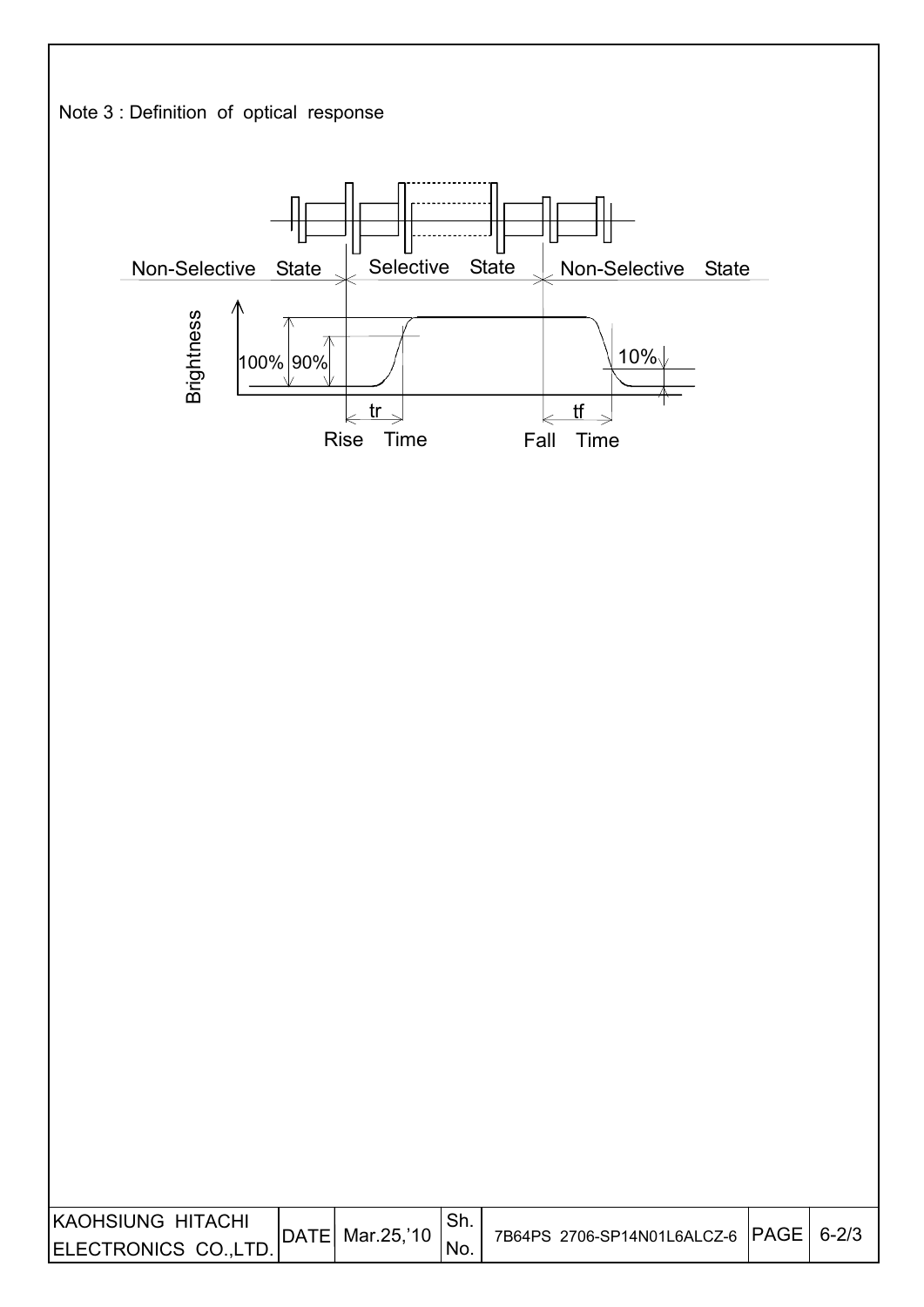## 6.2 OPTICAL CHARACTERISTICS OF BACKLIGHT

| T E M                 | MIN.                     | <b>TYP</b> | MAX. | UNIT              | <b>NOTE</b>   |
|-----------------------|--------------------------|------------|------|-------------------|---------------|
| <b>Brightness</b>     | 170                      | 200        | -    | cd/m <sup>2</sup> | $ILED=(80)mA$ |
| Brightness Uniformity | $\overline{\phantom{0}}$ | ۰.         | ±35  | %                 | (Note 1.)     |

Ta=25 $\degree$ C, Display data should be all "ON".

 $\overline{\phantom{a}}$ 

The LCD driving voltage should be adjusted at the voltage where the peak contrast is obtained.

Note 1 : Measure of the following 9 places on the display.



Definition of the brightness tolerance.

Average Brightness Max. or min. Brightness - Average Brightness \, x100

| IKAOHSIUNG HITACHI   |                  | 7B64PS 2706-SP14N01L6ALCZ-6 PAGE   6-3/3 |  |
|----------------------|------------------|------------------------------------------|--|
| ELECTRONICS CO.,LTD. | DATE  Mar.25,'10 |                                          |  |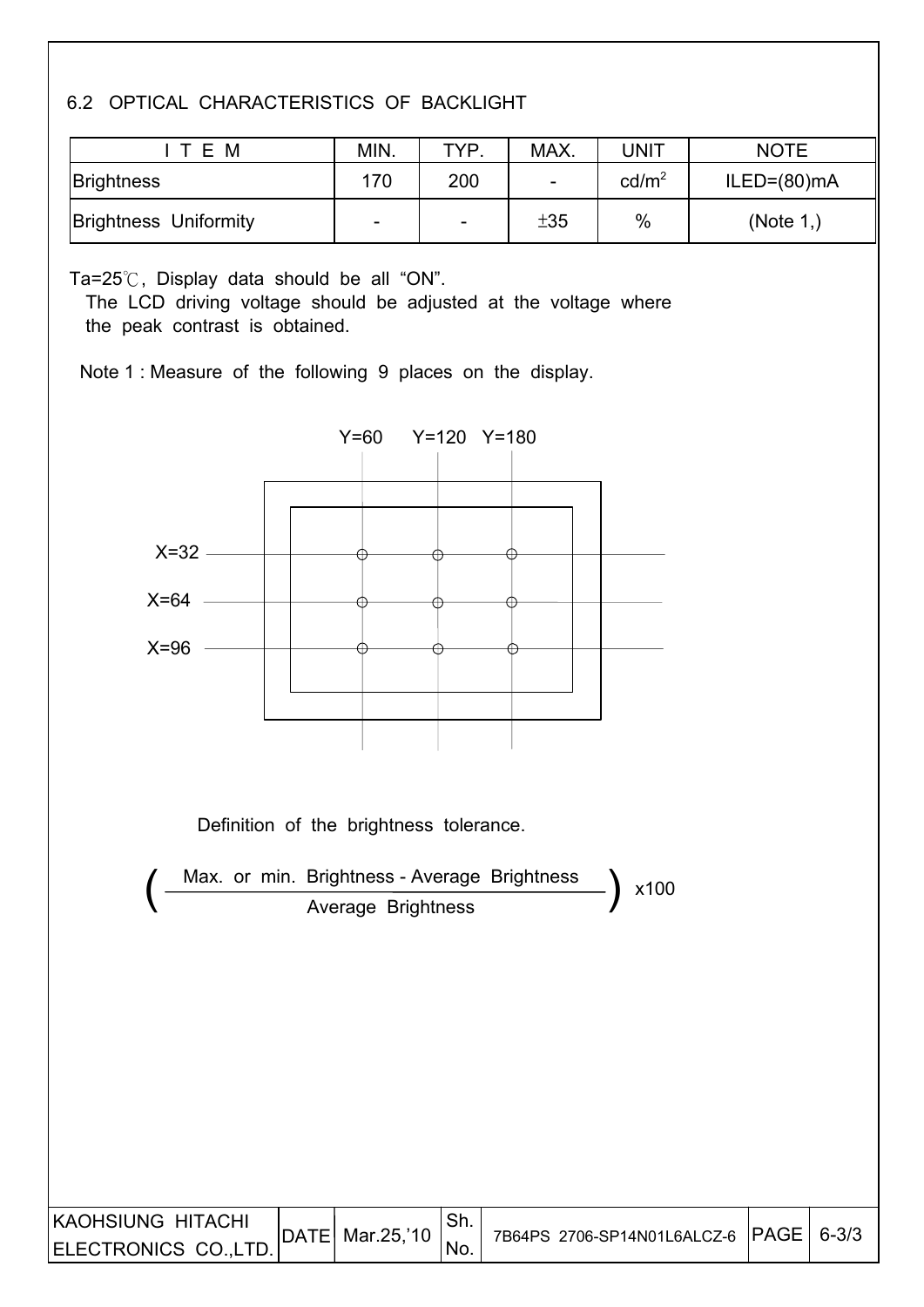# 7. BLOCK DIAGRAM

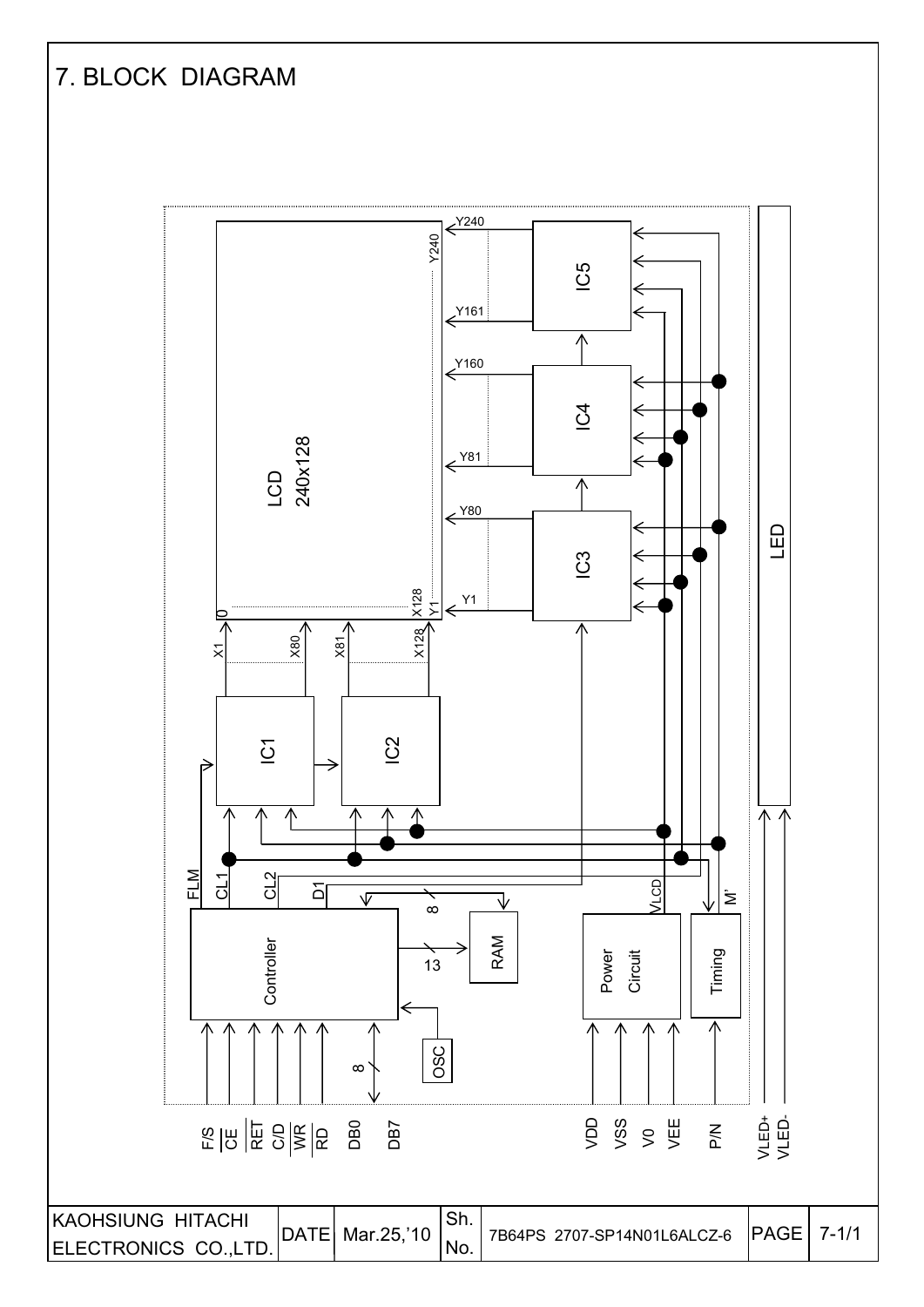## 8. INTERFACE TIMING 8.1 INTERFACE TIMING

| <b>ITEM</b>            | <b>SYMBOL</b> | MIN. | TYP.                     | MAX. | UNIT |
|------------------------|---------------|------|--------------------------|------|------|
| $ C / D$ Setup Time    | tCDS          | 100  | $\overline{\phantom{a}}$ |      | ns   |
| $ C / D$ Hold Time     | tCHD          | 10   | $\overline{\phantom{a}}$ |      | ns   |
| CE, RD, WR Pulse Width | tCE, tRD, tWR | 80   |                          |      | ns   |
| Data Setup Time        | tDS           | 80   |                          |      | ns   |
| Data Hold Time         | tDH           | 40   | ۰                        |      | ns   |
| Access Time            | tACC          |      |                          | 150  | ns   |
| Output Hold Time       | tOH           | 10   | $\overline{\phantom{0}}$ | 50   | ns   |



| KAOHSIUNG HITACHI     |                     | .ו וכ |                                             |  |
|-----------------------|---------------------|-------|---------------------------------------------|--|
| ELECTRONICS CO., LTD. | $ DATE $ Mar.25,'10 | 'NO.  | '7B64PS 2708-SP14N01L6ALCZ-6   PAGE   8-1/2 |  |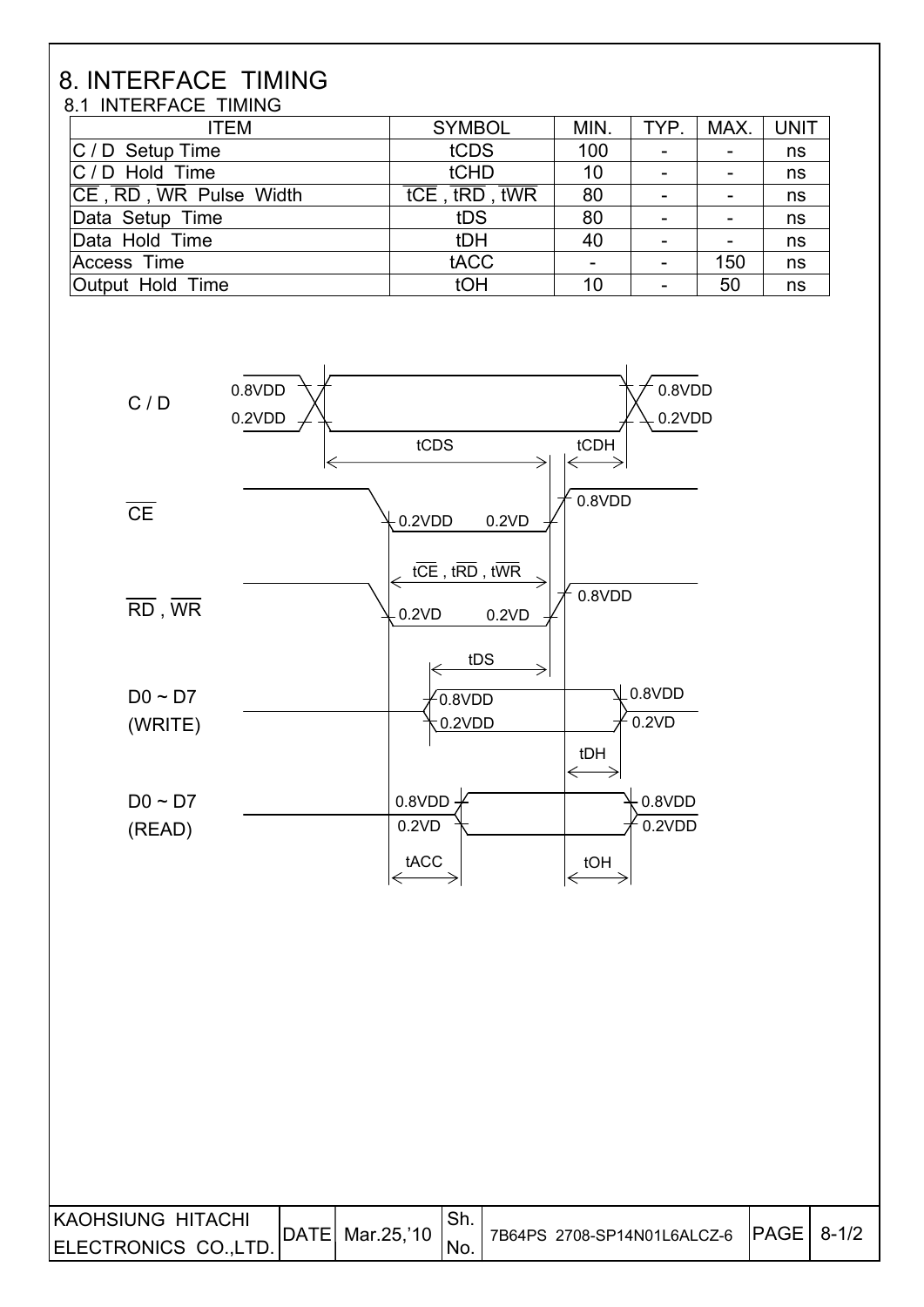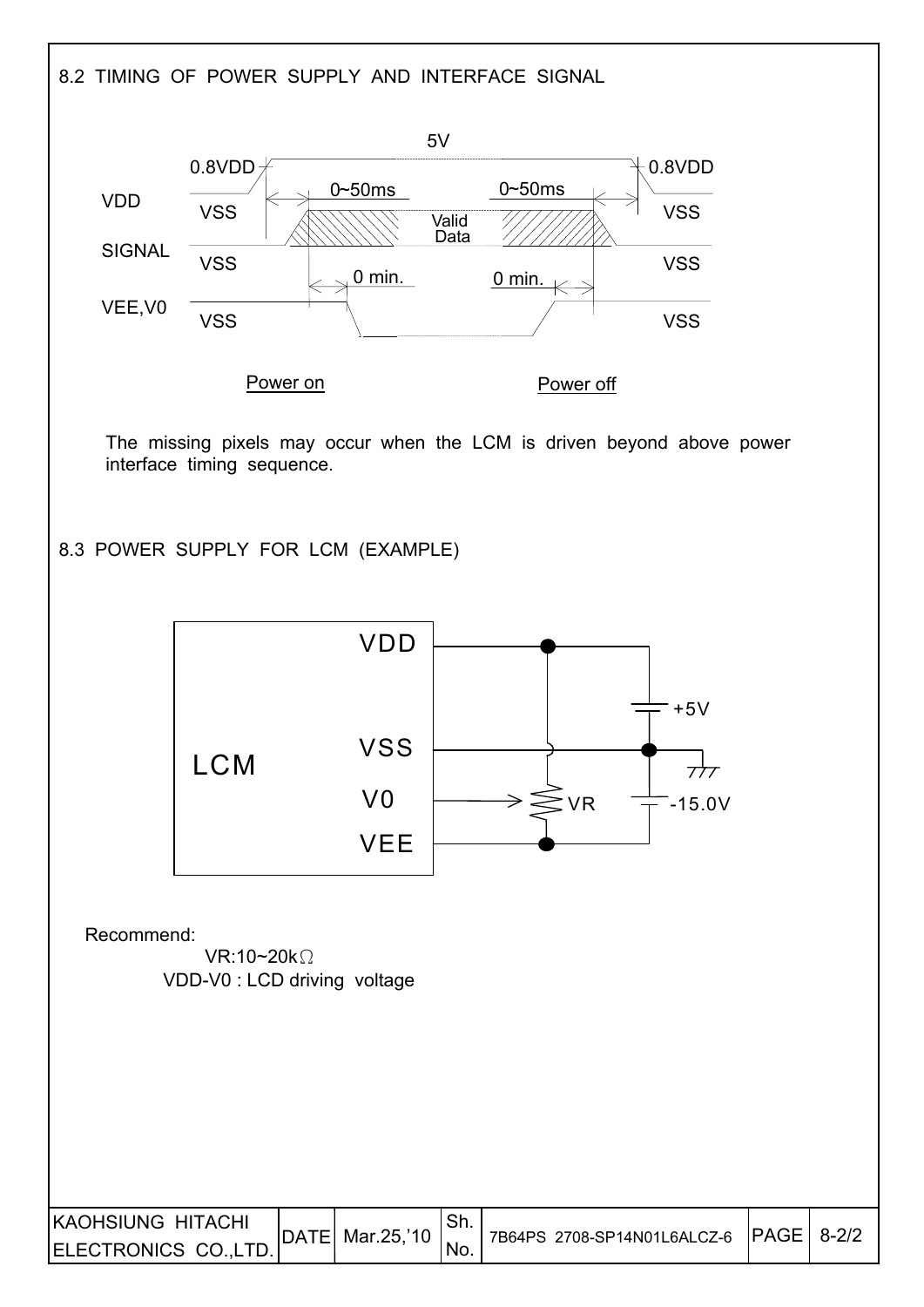#### 9. OUTLINE DIMENSIONS 9.1 OUTLINE DIMENSIONS



Scale: NTS Unit mm

| <b>HITACHI</b><br>KAOHSIUNG<br>TD.<br>`° ເ໐.∟<br>しFRONICS<br>— r<br>. I D. . | DATE | Mar 25.'10 | Sh.<br>l No. | 17B63PS 2709-SP14N01L6ALCZ-6 | <b>PAGE</b> | $9 - 1/3$ |
|------------------------------------------------------------------------------|------|------------|--------------|------------------------------|-------------|-----------|
|------------------------------------------------------------------------------|------|------------|--------------|------------------------------|-------------|-----------|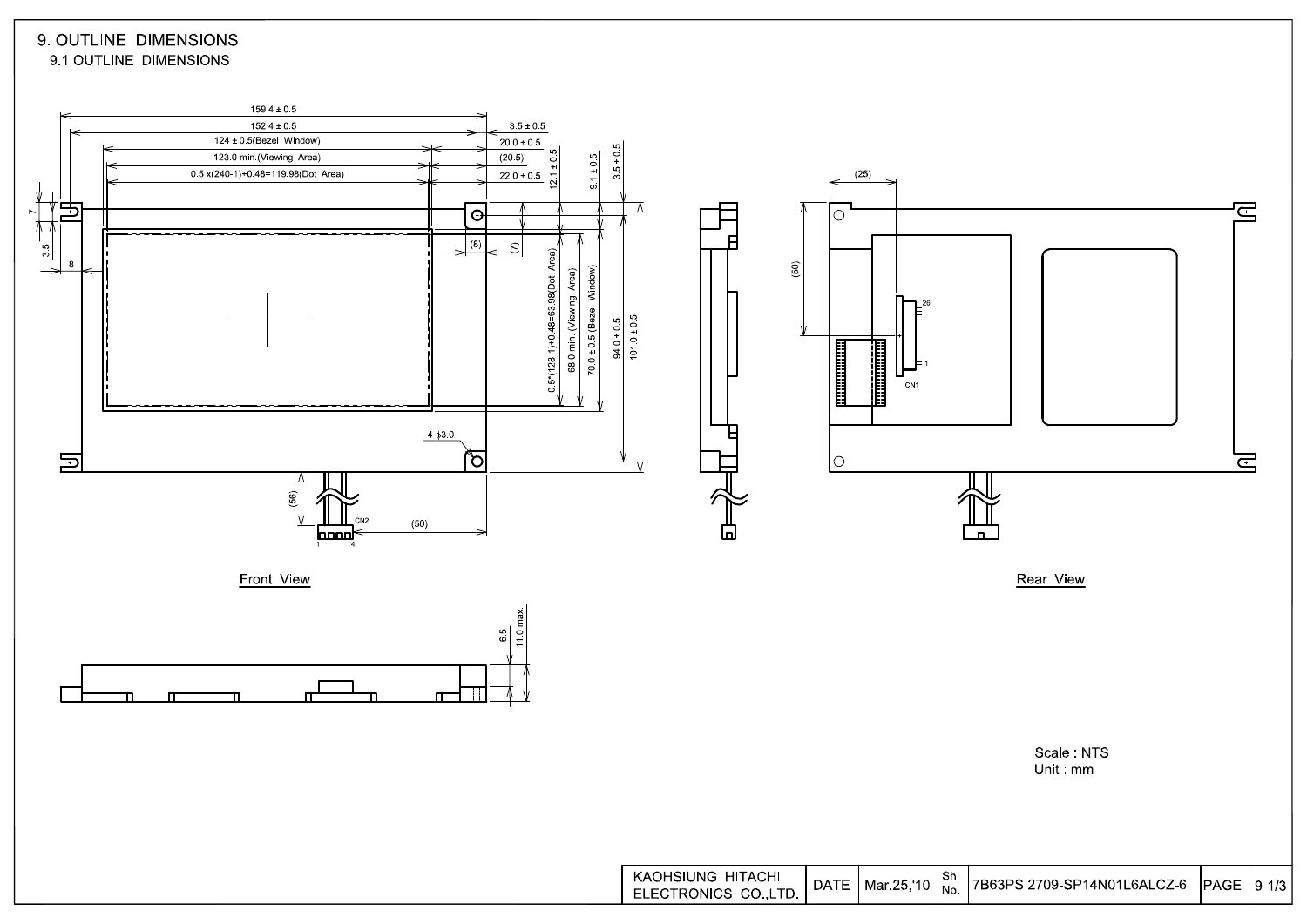

I

 $\overline{\phantom{a}}$ 

| KAOHSIUNG HITACHI    | DATE  Mar.25,'10 | Sh.  | <sup>1</sup> 7B64PS 2709-SP14N01L6ALCZ-6 PAGE 9-2/3 |  |
|----------------------|------------------|------|-----------------------------------------------------|--|
| ELECTRONICS CO.,LTD. |                  | 'NO. |                                                     |  |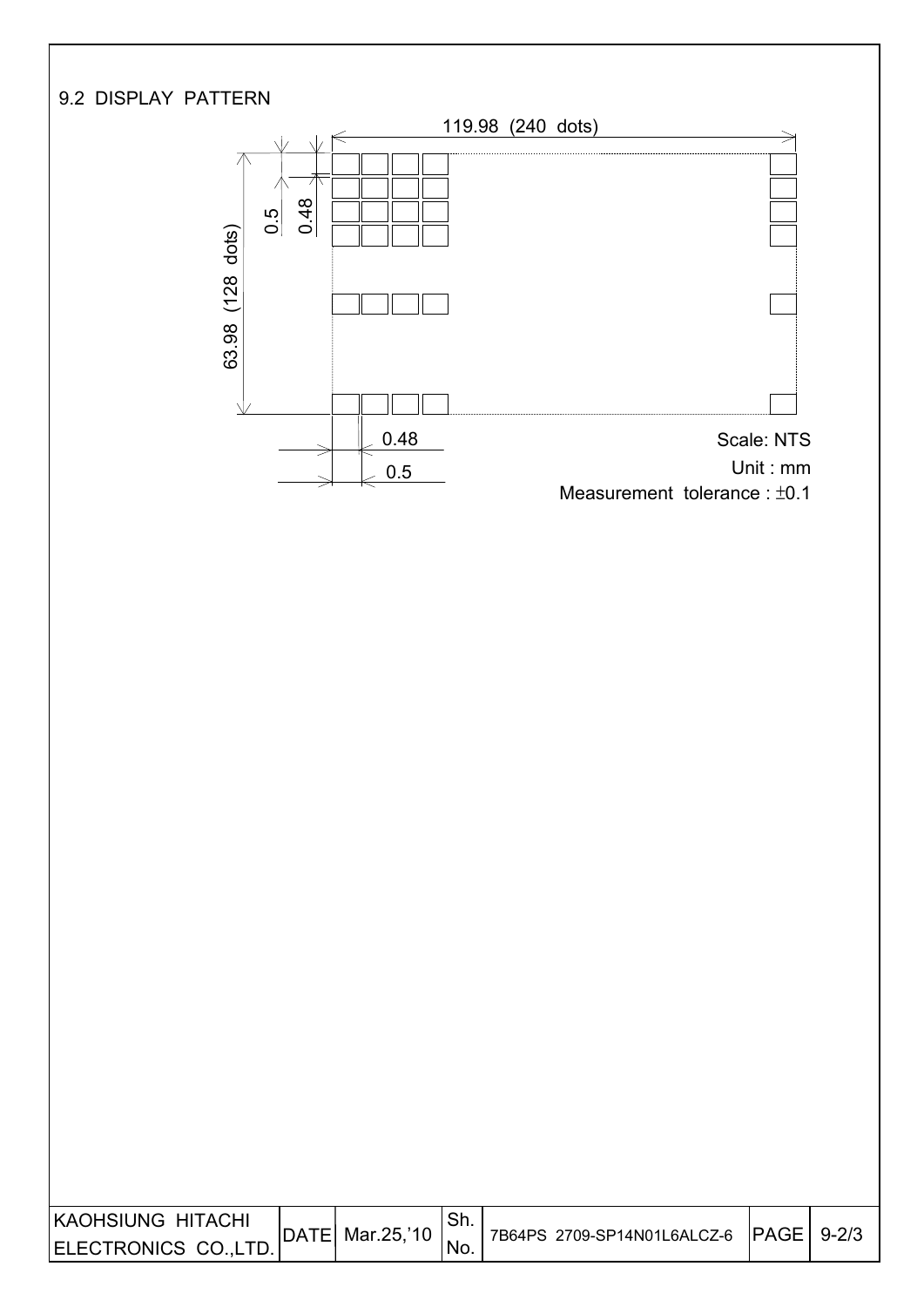## 9.3 INTERNAL PIN CONNECTION

I

I

#### CN1 : Pitch 1.0mm 26pins connector Suitable connector : Molex : 52207-2690

| Suitable connector worex . 52207-2090<br>PIN No. | <b>SYMBOL</b>                     | <b>FUNCTION</b>                                                                                                              |  |  |  |  |
|--------------------------------------------------|-----------------------------------|------------------------------------------------------------------------------------------------------------------------------|--|--|--|--|
| $\mathbf{1}$                                     | <b>VSS</b>                        | <b>GND</b>                                                                                                                   |  |  |  |  |
| $\overline{2}$                                   | <b>VDD</b>                        | Power supply for logic                                                                                                       |  |  |  |  |
| $\overline{3}$                                   | V0(Input)                         | Power supply for LCD drive                                                                                                   |  |  |  |  |
| 4                                                | C/D                               | WR="L": C/D="H" Command write<br>C/D="L" Data write<br>$\overline{\text{RD}}$ ="L": C/D="H" Status read<br>C/D="L" Data read |  |  |  |  |
| 5                                                | <b>WR</b>                         | Data write (Data write at "L")                                                                                               |  |  |  |  |
| 6                                                | $\overline{\text{RD}}$            | Data read (Read data at "L")                                                                                                 |  |  |  |  |
| $\overline{7}$                                   | DB <sub>0</sub>                   |                                                                                                                              |  |  |  |  |
| 8                                                | DB1                               |                                                                                                                              |  |  |  |  |
| 9                                                | DB <sub>2</sub>                   |                                                                                                                              |  |  |  |  |
| 10                                               | DB <sub>3</sub>                   | Data bus                                                                                                                     |  |  |  |  |
| 11                                               | DB4                               |                                                                                                                              |  |  |  |  |
| 12                                               | DB <sub>5</sub>                   |                                                                                                                              |  |  |  |  |
| 13                                               | DB <sub>6</sub>                   |                                                                                                                              |  |  |  |  |
| 14                                               | DB <sub>7</sub>                   |                                                                                                                              |  |  |  |  |
| 15                                               | $\overline{\overline{\text{CE}}}$ | Chip enable ( $\overline{\text{CE}}$ must be $\overline{\text{'L}}$ ")                                                       |  |  |  |  |
| 16                                               | <b>RET</b>                        | Reset                                                                                                                        |  |  |  |  |
| 17                                               | <b>VEE</b>                        | Power supply for LCD drive                                                                                                   |  |  |  |  |
| 18                                               | D.OFF                             | VDD/Display, GND/Display off                                                                                                 |  |  |  |  |
| 19                                               | F/S                               | Character font select: F/S="H" 6*8Font<br>$F/S="L" 8*8Font$                                                                  |  |  |  |  |
| 20                                               | P/N                               | Display mode reverse.                                                                                                        |  |  |  |  |
| 21                                               | <b>NC</b>                         | No connection                                                                                                                |  |  |  |  |
| 22                                               | <b>NC</b>                         | No connection                                                                                                                |  |  |  |  |
| 23                                               | <b>NC</b>                         | No connection                                                                                                                |  |  |  |  |
| 24                                               | <b>NC</b>                         | No connection                                                                                                                |  |  |  |  |
| 25                                               | <b>NC</b>                         | No connection                                                                                                                |  |  |  |  |
| 26                                               | <b>NC</b>                         | No connection                                                                                                                |  |  |  |  |

CN2 : JAE IL-G-4S-S3C2-SA

| PIN No. | <b>SYMBOL</b> | <b>FUNCTION</b>      |
|---------|---------------|----------------------|
|         | VLED-         | GND                  |
|         | <b>NC</b>     | No connection        |
| 3       | <b>NC</b>     | No connection        |
| 4       | √I FD+        | Power supply for LED |

| <b>IKAOHSIUNG HITACHI</b> |  |      | 17B64PS 2709-SP14N01L6ALCZ-6 PAGE 9-3/3 |  |
|---------------------------|--|------|-----------------------------------------|--|
| ELECTRONICS CO., LTD.     |  | 'NO. |                                         |  |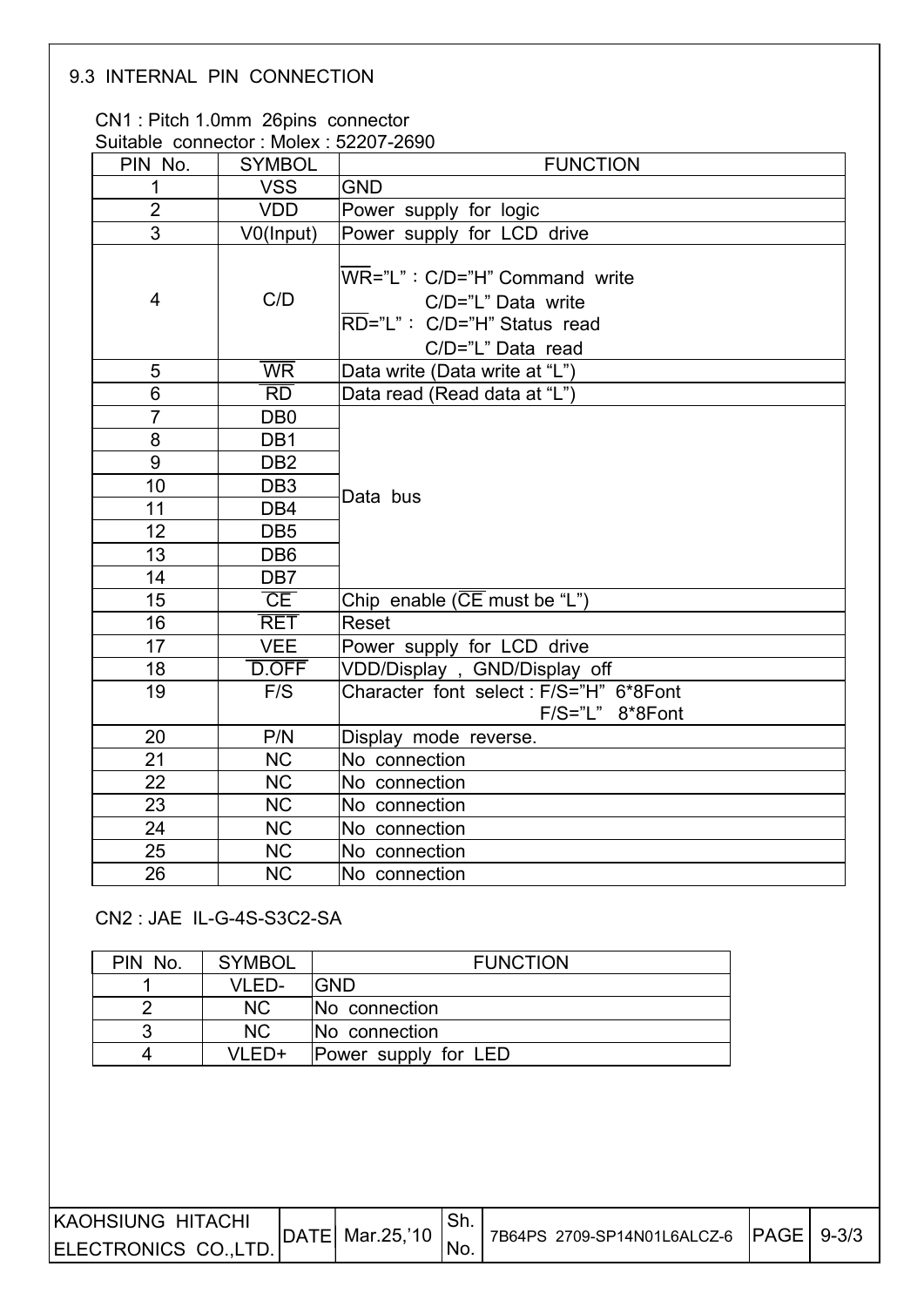## 10. APPEARANCE STANDARD

## 10.1 APPEARANCE INSPECTION CONDITION

Visual inspection should be done under the following condition.

- (1) The inspection should be done under in the dark room.
- (2) The CFL should be lighted with the prescribed inverter.
- (3) The distance between eyes of an inspector and the LCD module is 25cm.
- (4) The viewing zone is shown the figure . Viewing angle  $\leq$  25 $\degree$



#### 10.2 DEFINITION OF EACH ZONE

I

- A zone : Within the Viewing Area specified at page 9-1/3 of this document.
- B zone : Area between the Edge of LCM and the Viewing Area specified at page 9-1/3 of this document.



| IKAUHSIUNG HITACHI    | $ $ DATE   Mar.25,'10 |       | 7B64PS 2710-SP14N01L6ALCZ-6 PAGE 10-1/3 |  |
|-----------------------|-----------------------|-------|-----------------------------------------|--|
| ELECTRONICS CO., LTD. |                       | - No. |                                         |  |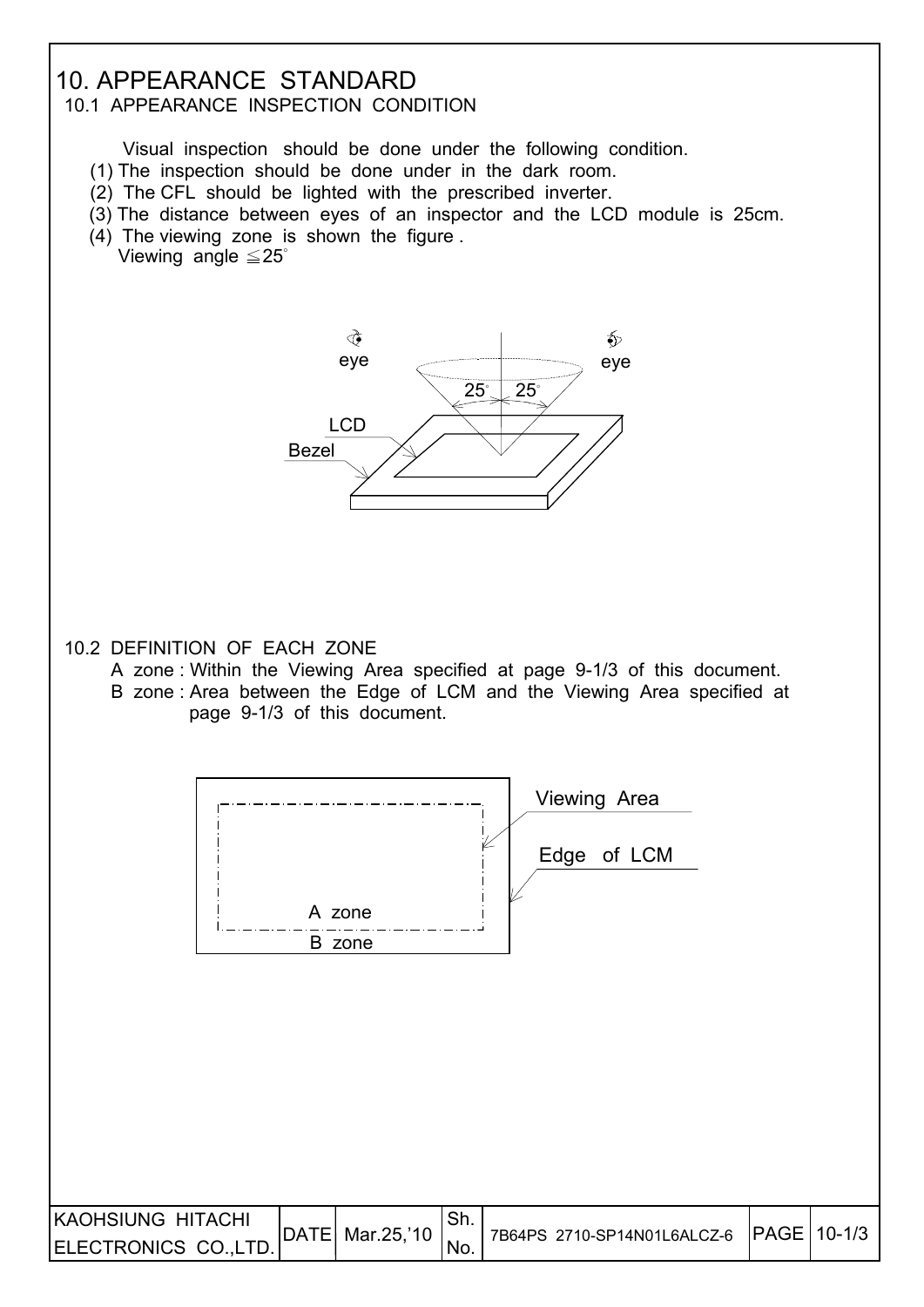#### 10.3 APPEARANCE SPECIFICATION

 $\overline{\phantom{a}}$ 

 \*) If a problem occurs in respect to any of these items , both parties(Customer and HITACHI) will discuss in more detail

| Distinguished one is not acceptable<br><b>Scratches</b><br>(To be judged by HITACHI limit sample)<br>Same as above<br>Dent<br>Wrinkles in Polarizer<br>Same as above<br>Maximum Number<br><b>Bubbles</b><br>Average Diameter<br>Acceptable<br>D(mm)<br>$D \leq 0.2$<br>Ignore<br>$0.2 < D \le 0.3$<br>12<br>$\overline{3}$<br>$0.3 < D \le 0.5$<br>0.5 < D<br>None<br>Stains,<br><b>Filamentous</b><br>Width<br>Foreign<br>Maximum Number<br>Length<br>Materials,<br>L/mm)<br>W/mm)<br>Acceptable<br>Dark Spot<br>$L \leq 2.0$<br>$W \le 0.03$<br>Ignore<br>$0.03\!<\!W\!\leq\!0.05$<br>$L \le 3.0$<br>6<br>L<br>$L \le 2.5$<br>$0.05\!<\!W\!\leq\!0.1$<br>1<br>Round<br>Average Diameter<br>Maximum Number<br>Minimum<br>D(mm)<br>Acceptable<br>Space<br>$\mathsf{C}$<br>D < 0.2<br>Ignore<br>8<br>10mm<br>$0.2 \leq D < 0.33$<br>None<br>$0.33 \leq D$<br>Filamentous + Round = 10<br>Total<br>D<br>Those wiped out easily are acceptable<br>To be judged by HITACHI limit sample<br>Color Tone<br><b>Color Uniformity</b><br>Same as above<br>Pinhole<br>Maximum Number<br>Average Diameter<br>D(mm)<br>Acceptable<br>$D \leq 0.15$<br>Ignore<br>$0.15 \leq D \leq 0.3$<br>10<br>$C \leq 0.015$<br>Ignore<br>Contrast<br>Contrast<br>Maximum<br>Minimum<br>Average<br><b>Irregularity</b><br><b>Diameter</b><br>Number<br>Space<br>(Spot)<br>D(mm)<br>Acceptable<br>To be<br>$D \leq 0.25$<br>Ignore<br>$0.25$ $<$ $D \le 0.35$<br>10 <sub>1</sub><br>judged by<br>20mm<br>$0.35<$ D $\leq$ 0.5<br><b>HITACHI</b><br>$\overline{\mathbf{4}}$<br>20mm<br>None<br>0.5 < D | A              |  | B              |
|----------------------------------------------------------------------------------------------------------------------------------------------------------------------------------------------------------------------------------------------------------------------------------------------------------------------------------------------------------------------------------------------------------------------------------------------------------------------------------------------------------------------------------------------------------------------------------------------------------------------------------------------------------------------------------------------------------------------------------------------------------------------------------------------------------------------------------------------------------------------------------------------------------------------------------------------------------------------------------------------------------------------------------------------------------------------------------------------------------------------------------------------------------------------------------------------------------------------------------------------------------------------------------------------------------------------------------------------------------------------------------------------------------------------------------------------------------------------------------------------------------------------------------------------------------------------------|----------------|--|----------------|
|                                                                                                                                                                                                                                                                                                                                                                                                                                                                                                                                                                                                                                                                                                                                                                                                                                                                                                                                                                                                                                                                                                                                                                                                                                                                                                                                                                                                                                                                                                                                                                            | $\ast$         |  |                |
|                                                                                                                                                                                                                                                                                                                                                                                                                                                                                                                                                                                                                                                                                                                                                                                                                                                                                                                                                                                                                                                                                                                                                                                                                                                                                                                                                                                                                                                                                                                                                                            |                |  |                |
|                                                                                                                                                                                                                                                                                                                                                                                                                                                                                                                                                                                                                                                                                                                                                                                                                                                                                                                                                                                                                                                                                                                                                                                                                                                                                                                                                                                                                                                                                                                                                                            | $\ast$         |  | $\blacksquare$ |
|                                                                                                                                                                                                                                                                                                                                                                                                                                                                                                                                                                                                                                                                                                                                                                                                                                                                                                                                                                                                                                                                                                                                                                                                                                                                                                                                                                                                                                                                                                                                                                            | $\ast$         |  |                |
|                                                                                                                                                                                                                                                                                                                                                                                                                                                                                                                                                                                                                                                                                                                                                                                                                                                                                                                                                                                                                                                                                                                                                                                                                                                                                                                                                                                                                                                                                                                                                                            |                |  |                |
|                                                                                                                                                                                                                                                                                                                                                                                                                                                                                                                                                                                                                                                                                                                                                                                                                                                                                                                                                                                                                                                                                                                                                                                                                                                                                                                                                                                                                                                                                                                                                                            |                |  |                |
|                                                                                                                                                                                                                                                                                                                                                                                                                                                                                                                                                                                                                                                                                                                                                                                                                                                                                                                                                                                                                                                                                                                                                                                                                                                                                                                                                                                                                                                                                                                                                                            |                |  |                |
|                                                                                                                                                                                                                                                                                                                                                                                                                                                                                                                                                                                                                                                                                                                                                                                                                                                                                                                                                                                                                                                                                                                                                                                                                                                                                                                                                                                                                                                                                                                                                                            | $\Omega$       |  |                |
|                                                                                                                                                                                                                                                                                                                                                                                                                                                                                                                                                                                                                                                                                                                                                                                                                                                                                                                                                                                                                                                                                                                                                                                                                                                                                                                                                                                                                                                                                                                                                                            |                |  |                |
|                                                                                                                                                                                                                                                                                                                                                                                                                                                                                                                                                                                                                                                                                                                                                                                                                                                                                                                                                                                                                                                                                                                                                                                                                                                                                                                                                                                                                                                                                                                                                                            |                |  |                |
|                                                                                                                                                                                                                                                                                                                                                                                                                                                                                                                                                                                                                                                                                                                                                                                                                                                                                                                                                                                                                                                                                                                                                                                                                                                                                                                                                                                                                                                                                                                                                                            |                |  |                |
|                                                                                                                                                                                                                                                                                                                                                                                                                                                                                                                                                                                                                                                                                                                                                                                                                                                                                                                                                                                                                                                                                                                                                                                                                                                                                                                                                                                                                                                                                                                                                                            | $\overline{O}$ |  |                |
|                                                                                                                                                                                                                                                                                                                                                                                                                                                                                                                                                                                                                                                                                                                                                                                                                                                                                                                                                                                                                                                                                                                                                                                                                                                                                                                                                                                                                                                                                                                                                                            |                |  |                |
|                                                                                                                                                                                                                                                                                                                                                                                                                                                                                                                                                                                                                                                                                                                                                                                                                                                                                                                                                                                                                                                                                                                                                                                                                                                                                                                                                                                                                                                                                                                                                                            |                |  |                |
|                                                                                                                                                                                                                                                                                                                                                                                                                                                                                                                                                                                                                                                                                                                                                                                                                                                                                                                                                                                                                                                                                                                                                                                                                                                                                                                                                                                                                                                                                                                                                                            |                |  |                |
|                                                                                                                                                                                                                                                                                                                                                                                                                                                                                                                                                                                                                                                                                                                                                                                                                                                                                                                                                                                                                                                                                                                                                                                                                                                                                                                                                                                                                                                                                                                                                                            |                |  |                |
|                                                                                                                                                                                                                                                                                                                                                                                                                                                                                                                                                                                                                                                                                                                                                                                                                                                                                                                                                                                                                                                                                                                                                                                                                                                                                                                                                                                                                                                                                                                                                                            |                |  |                |
|                                                                                                                                                                                                                                                                                                                                                                                                                                                                                                                                                                                                                                                                                                                                                                                                                                                                                                                                                                                                                                                                                                                                                                                                                                                                                                                                                                                                                                                                                                                                                                            |                |  |                |
|                                                                                                                                                                                                                                                                                                                                                                                                                                                                                                                                                                                                                                                                                                                                                                                                                                                                                                                                                                                                                                                                                                                                                                                                                                                                                                                                                                                                                                                                                                                                                                            | $\Omega$       |  |                |
|                                                                                                                                                                                                                                                                                                                                                                                                                                                                                                                                                                                                                                                                                                                                                                                                                                                                                                                                                                                                                                                                                                                                                                                                                                                                                                                                                                                                                                                                                                                                                                            |                |  |                |
|                                                                                                                                                                                                                                                                                                                                                                                                                                                                                                                                                                                                                                                                                                                                                                                                                                                                                                                                                                                                                                                                                                                                                                                                                                                                                                                                                                                                                                                                                                                                                                            |                |  |                |
|                                                                                                                                                                                                                                                                                                                                                                                                                                                                                                                                                                                                                                                                                                                                                                                                                                                                                                                                                                                                                                                                                                                                                                                                                                                                                                                                                                                                                                                                                                                                                                            |                |  |                |
|                                                                                                                                                                                                                                                                                                                                                                                                                                                                                                                                                                                                                                                                                                                                                                                                                                                                                                                                                                                                                                                                                                                                                                                                                                                                                                                                                                                                                                                                                                                                                                            | $\mathbf O$    |  | $\Omega$       |
|                                                                                                                                                                                                                                                                                                                                                                                                                                                                                                                                                                                                                                                                                                                                                                                                                                                                                                                                                                                                                                                                                                                                                                                                                                                                                                                                                                                                                                                                                                                                                                            | $\Omega$       |  |                |
|                                                                                                                                                                                                                                                                                                                                                                                                                                                                                                                                                                                                                                                                                                                                                                                                                                                                                                                                                                                                                                                                                                                                                                                                                                                                                                                                                                                                                                                                                                                                                                            | $\overline{O}$ |  |                |
|                                                                                                                                                                                                                                                                                                                                                                                                                                                                                                                                                                                                                                                                                                                                                                                                                                                                                                                                                                                                                                                                                                                                                                                                                                                                                                                                                                                                                                                                                                                                                                            |                |  |                |
|                                                                                                                                                                                                                                                                                                                                                                                                                                                                                                                                                                                                                                                                                                                                                                                                                                                                                                                                                                                                                                                                                                                                                                                                                                                                                                                                                                                                                                                                                                                                                                            |                |  |                |
|                                                                                                                                                                                                                                                                                                                                                                                                                                                                                                                                                                                                                                                                                                                                                                                                                                                                                                                                                                                                                                                                                                                                                                                                                                                                                                                                                                                                                                                                                                                                                                            |                |  |                |
|                                                                                                                                                                                                                                                                                                                                                                                                                                                                                                                                                                                                                                                                                                                                                                                                                                                                                                                                                                                                                                                                                                                                                                                                                                                                                                                                                                                                                                                                                                                                                                            |                |  |                |
|                                                                                                                                                                                                                                                                                                                                                                                                                                                                                                                                                                                                                                                                                                                                                                                                                                                                                                                                                                                                                                                                                                                                                                                                                                                                                                                                                                                                                                                                                                                                                                            |                |  |                |
|                                                                                                                                                                                                                                                                                                                                                                                                                                                                                                                                                                                                                                                                                                                                                                                                                                                                                                                                                                                                                                                                                                                                                                                                                                                                                                                                                                                                                                                                                                                                                                            | $\overline{O}$ |  |                |
|                                                                                                                                                                                                                                                                                                                                                                                                                                                                                                                                                                                                                                                                                                                                                                                                                                                                                                                                                                                                                                                                                                                                                                                                                                                                                                                                                                                                                                                                                                                                                                            |                |  |                |
|                                                                                                                                                                                                                                                                                                                                                                                                                                                                                                                                                                                                                                                                                                                                                                                                                                                                                                                                                                                                                                                                                                                                                                                                                                                                                                                                                                                                                                                                                                                                                                            |                |  |                |
|                                                                                                                                                                                                                                                                                                                                                                                                                                                                                                                                                                                                                                                                                                                                                                                                                                                                                                                                                                                                                                                                                                                                                                                                                                                                                                                                                                                                                                                                                                                                                                            |                |  |                |
|                                                                                                                                                                                                                                                                                                                                                                                                                                                                                                                                                                                                                                                                                                                                                                                                                                                                                                                                                                                                                                                                                                                                                                                                                                                                                                                                                                                                                                                                                                                                                                            |                |  |                |
|                                                                                                                                                                                                                                                                                                                                                                                                                                                                                                                                                                                                                                                                                                                                                                                                                                                                                                                                                                                                                                                                                                                                                                                                                                                                                                                                                                                                                                                                                                                                                                            |                |  |                |
|                                                                                                                                                                                                                                                                                                                                                                                                                                                                                                                                                                                                                                                                                                                                                                                                                                                                                                                                                                                                                                                                                                                                                                                                                                                                                                                                                                                                                                                                                                                                                                            |                |  |                |

| IKAOHSIUNG HITACHI   | DATE  Mar.25,'10 | 7B64PS 2710-SP14N01L6ALCZ-6 PAGE 10-2/3 |  |
|----------------------|------------------|-----------------------------------------|--|
| ELECTRONICS CO.,LTD. |                  |                                         |  |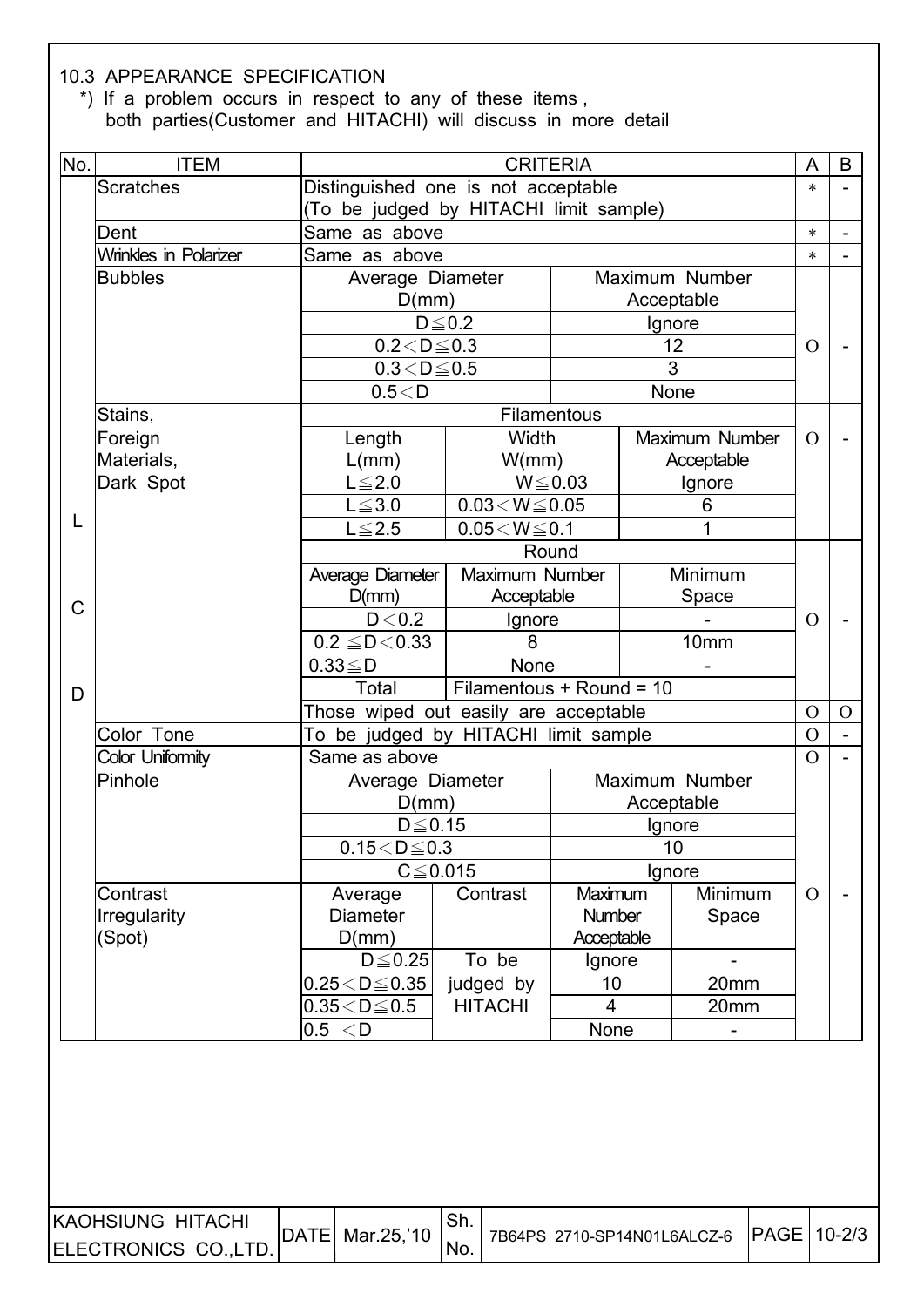| No.         | <b>ITEM</b>                               |                                   |                   |                                  |                 | <b>CRITERIA</b>                              |                                 |                           | A                  | B          |  |
|-------------|-------------------------------------------|-----------------------------------|-------------------|----------------------------------|-----------------|----------------------------------------------|---------------------------------|---------------------------|--------------------|------------|--|
|             | Contrast<br>Irregularity<br>(Line)        |                                   | Width<br>W/mm)    |                                  | Length<br>L(mm) |                                              | Maximum<br>Number<br>Acceptable |                           | Minimum<br>Space   |            |  |
| L           | (Filamentous)                             | $W \le 0.25$                      |                   | $L \leq 1.2$                     |                 | $\overline{2}$                               |                                 | 20mm                      |                    |            |  |
| $\mathsf C$ |                                           | $W \le 0.2$                       |                   | $L \le 1.5$                      |                 | $\overline{3}$                               |                                 | 20mm                      | $\Omega$           |            |  |
| D           |                                           | $W \le 0.15$                      |                   | $L \leq 2.0$                     |                 | $\mathfrak{S}$                               |                                 | 20mm                      |                    |            |  |
|             |                                           | $W \le 0.1$                       |                   | $L \leq 3.0$                     |                 | $\overline{\mathbf{4}}$                      |                                 | 20mm                      |                    |            |  |
|             |                                           |                                   | Total             |                                  |                 |                                              | 6                               |                           |                    |            |  |
|             | Rubbing Scratch                           |                                   |                   | To be judged by HITACHI standard |                 |                                              |                                 |                           | $\overline{O}$     |            |  |
| No.         | <b>ITEM</b>                               |                                   |                   |                                  |                 | <b>CRITERIA</b>                              |                                 |                           |                    |            |  |
| L           | Dark Spots, White Spots                   |                                   |                   | Average Diameter D(mm)           |                 |                                              |                                 | Maximum Number Acceptable |                    |            |  |
| Е           | Foreign Materials (Spot)                  |                                   |                   | $D \leq 0.4$                     |                 |                                              |                                 |                           | Ignore             |            |  |
| D           |                                           |                                   |                   | D > 0.4                          |                 |                                              |                                 |                           | None               |            |  |
|             |                                           |                                   |                   |                                  |                 |                                              |                                 | Maximum Number            |                    |            |  |
| B           |                                           |                                   |                   | Width W(mm)                      |                 | Length L(mm)                                 |                                 |                           | acceptable         |            |  |
|             | Foreign Materials (Line)                  |                                   |                   | $W \le 0.2$                      |                 | L < 2.5                                      |                                 |                           |                    |            |  |
|             |                                           |                                   |                   | $W \le 0.2$                      |                 | L > 2.5                                      |                                 |                           | $\leq$ 1<br>None   |            |  |
|             |                                           |                                   |                   | W > 0.2                          |                 |                                              |                                 |                           |                    |            |  |
|             |                                           |                                   |                   | Width W(mm)                      |                 | $\qquad \qquad \blacksquare$<br>Length L(mm) |                                 | Maximum Number            | None<br>Acceptable |            |  |
|             |                                           |                                   |                   | $W \le 0.1$                      |                 | $\overline{\phantom{a}}$                     | Ignore                          |                           |                    |            |  |
|             | <b>Scratches</b>                          |                                   | $0.1 < W \le 0.2$ |                                  |                 | $L \le 11.0$                                 | $\leq$ 1                        |                           |                    |            |  |
|             |                                           | $0.1 < W \le 0.2$<br>$L \ge 11.0$ |                   |                                  |                 | None                                         |                                 |                           |                    |            |  |
|             |                                           |                                   |                   | W > 0.2                          |                 |                                              |                                 |                           | None               |            |  |
|             | Definition of length<br>(2)               | a                                 | L and             | b<br>width<br>W                  |                 | $D = \frac{a+b}{a+b}$                        |                                 |                           |                    |            |  |
|             |                                           |                                   |                   |                                  |                 |                                              |                                 |                           |                    |            |  |
|             |                                           |                                   |                   |                                  |                 |                                              |                                 |                           | ≶                  |            |  |
|             |                                           |                                   |                   |                                  |                 |                                              |                                 |                           |                    |            |  |
|             | Definition of pinhole<br>(3)              |                                   | a                 | $\mathbf{C}$                     |                 |                                              |                                 |                           |                    |            |  |
|             |                                           | ≏<br>ِ ص                          | ᢐ<br>a            | n<br>b                           |                 | ᡕᢐ                                           |                                 | C: Salience               |                    |            |  |
|             | KAOHSIUNG HITACHI<br>ELECTRONICS CO.,LTD. | <b>DATE</b>                       | Mar.25,'10        | Sh.<br>No.                       |                 | 7B64PS 2710-SP14N01L6ALCZ-6                  |                                 |                           | PAGE               | $10 - 3/3$ |  |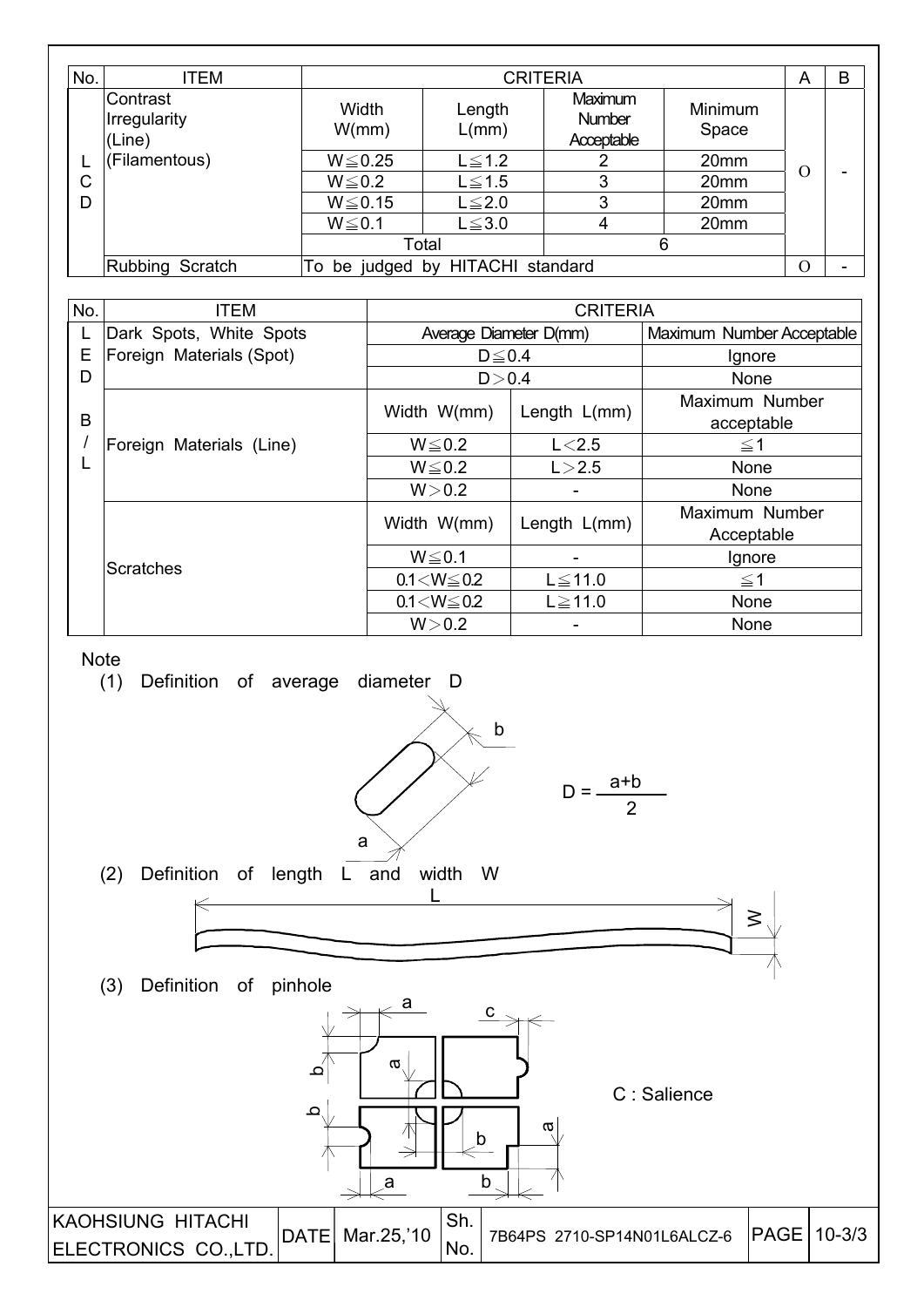## 11. PRECAUTION IN DESIGN

- 11.1 LC DRIVING VOLTAGE (VEE) AND VIEWING ANGLE RANGE. Setting VEE out of the recommended condition will be a cause for a change of viewing angle range.
- 11.2 CAUTION AGAINST STATIC CHARGE As this module is provided with C-MOS LSI, the care to take such a precaution as grounding the operator's body is required when handling it.
- 11.3 POWER ON SEQUENCE

 Input signals should not be applied to LCD module before power supply voltage is applied and reaches to specified voltage.

 If above sequence is not kept, C-MOS LSI of LCD modules may be damaged due to latch up problem.

- 11.4 PACKAGING
- (1) No leaving product is preferable in the place of high humidity for a long period of time.

For their storage in the place where temperature is  $35^\circ$  or higher, special care to prevent them from high humidity is required.

 A combination of high temperature and high humidity may cause them polarization degradation as well as bubble generation and polarizer peel-off.

 Please keep the temperature and humidity within the specified range for use and storage.

- (2) Since upper/bottom polarizers tend to be easily damaged, they should be handled full with care so as not to get them touched, pushed or rubbed.
- (3) As the adhesives used for adhering upper/bottom polarizers are made of organic substances which will be deteriorated by a chemical reaction with such chemicals as acetone, toluene , ethanol and isopropyl alcohol.

 The following solvents are recommended for use: normal hexane

please contact us when it is necessary for you to use chemicals.

 (4) Lightly wipe to clean the dirty surface with absorbent cotton waste or other soft material like chamois , soaked in the chemicals recommended without scrubbing it hardly.

 To prevent the display surface from damage and keep the appearance in good state, it is sufficient, in general, to wipe it with absorbent cotton.

- (5) Immediately wipe off saliva or water drop attached on the display area because its long period adherence may cause deformation or faded color on the spot.
- (6) Foggy dew deposited on the surface and contact terminals due to coldness will be caused for polarizer damage, stain and dirt on product. When necessary to take out the products from some place at low temperature for

test , etc.

It is required for them to be warmed up in a container once at the temperature higher than that of room.

 (7) Touching the display area and contact terminals with bare hands and contaminating them are prohibited, because the stain on the display area and poor insulation between terminals are often caused by being touched by bare hands. ( Some cosmetics are detrimental to polarizers.)

| KAOHSIUNG HITACHI    | DATEI | Mar.25,'10 |     | 7B64PS 2711-SP14N01L6ALCZ-6 | $IPAGE$   11-1/2 |  |
|----------------------|-------|------------|-----|-----------------------------|------------------|--|
| ELECTRONICS CO.,LTD. |       |            | NO. |                             |                  |  |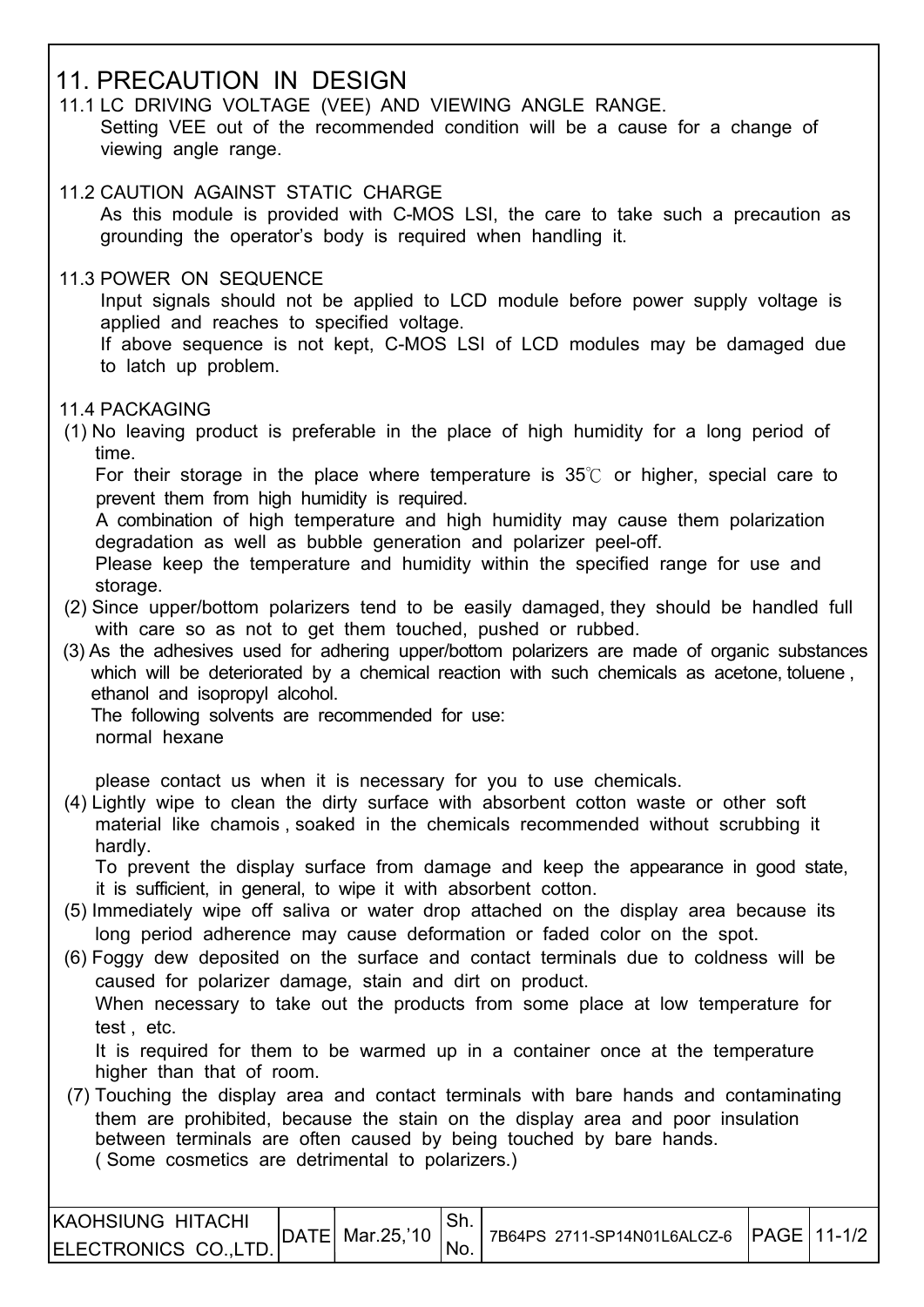(8) In general the quality of glass is fragile so that it tends to be cracked or chipped in handling, specially on its periphery.

Be careful not to give it sharp shock caused by dropping down, etc.

#### 11.5 CAUTION FOR OPERATION

- (1) It is an indispensable condition to drive LCD's within the specified voltage limit since the higher voltage than the limit causes the shorter LCD life. An electrochemical reaction due to direct current causes LCD's undesirable deterioration, so that the use of direct current driver should be avoided.
- (2) Response time will be extremely delayed at lower temperature than the operating temperature range and on the other hand at higher temperature LCD's show dark blue color in them.

 However those phenomena do not mean malfunction or out of order with LCD's which will come back in the specified operating temperature range.

- (3) IF the display area is pushed hard during operation, some font will be abnormally displayed but it resumes normal condition after turning off once.
- (4) A slight dew depositing on terminals is a cause for electrochemical reaction resulting in terminal open circuit.

Usage under the relative condition of 40  $\degree$ C 50%RH or less is required.

(5) Prevent continuous 4 hours or over same pattern displaying , to avoid Image-Sticking.

#### 11.6 STORAGE

 In case of storing for a long period of time (for instance, for years) for the purpose of replacement use , the following ways area recommended.

- (1) Storage in a polyethylene bag with the opening sealed , so the fresh air will not be entered from outside .
- (2) Placing in a dark place where neither exposure to direct sunlight nor light is , keeping temperature in the range from  $0^{\circ}$  to  $35^{\circ}$ .
- (3) Storing with no touch on polarizer surface by anything else. (It is not recommended to store them as they have been contained in the inner container at the time of delivery from us.)

#### 11.7 SAFETY

- (1) It is recommendable to crash damage or unnecessary LCD's into pieces and wash off liquid crystal by either of solvents such as acetone and ethanol , which should be burned up later.
- (2) When any liquid leaked out of a damage glass call comes in contact with your hands, please wash it off well with soap and water.

| IKAOHSIUNG HITACHI   |                                |                                         |  |
|----------------------|--------------------------------|-----------------------------------------|--|
| ELECTRONICS CO.,LTD. | $ $ DATE $ $ Mar.25, '10 $ $ . | 7B64PS 2711-SP14N01L6ALCZ-6 PAGE 11-2/2 |  |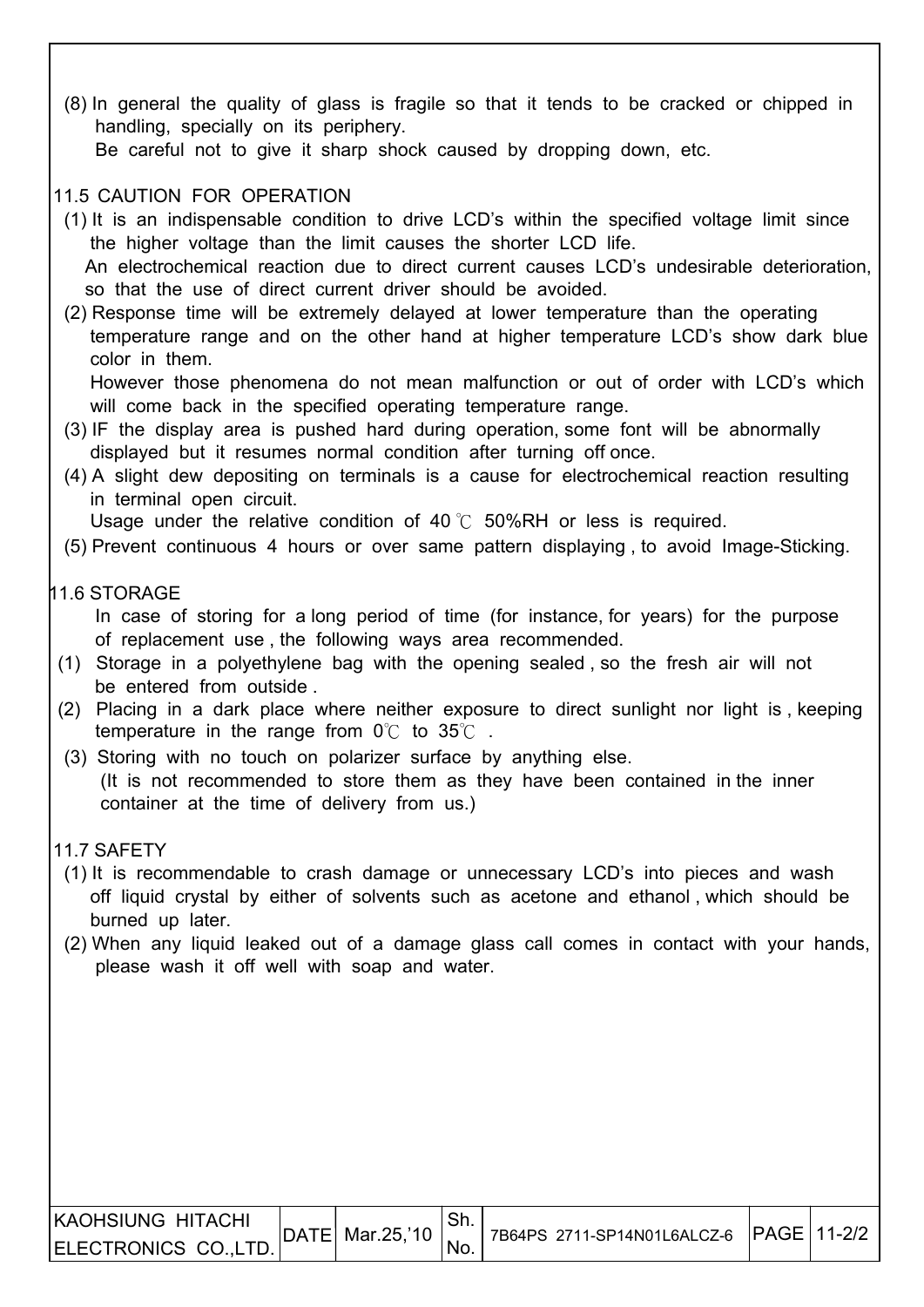# 12. DESIGNATION OF LOT MARK

12.1 Lot mark

Lot mark is consisted of 4 digital number.



| <b>YEAR</b> | <b>FIGURE IN</b><br><b>LOT MARK</b> |
|-------------|-------------------------------------|
| 2010        | 0                                   |
| 2011        |                                     |
| 2012        | 2                                   |
| 2013        | 3                                   |
| 2014        |                                     |

Note 1 : Some products have alphabet at the end or the first.

| <b>MONTH</b> | <b>FIGURE IN</b><br><b>LOT MARK</b> | <b>MONTH</b> | <b>FIGURE IN</b><br><b>LOT MARK</b> | <b>WEEK</b><br>(which week | <b>FIGURE IN</b> |
|--------------|-------------------------------------|--------------|-------------------------------------|----------------------------|------------------|
| Jan.         | 01                                  | Jul.         | 07                                  | in month)                  | <b>LOT MARK</b>  |
| Feb.         | 02                                  | Aug.         | 08                                  | 1st                        |                  |
| Mar.         | 03                                  | Sep.         | 09                                  | 2nd                        | 2                |
| Apr.         | 04                                  | Oct.         | 10                                  | 3th                        | 3                |
| May          | 05                                  | Nov.         | 11                                  | 4th                        |                  |
| Jun.         | 06                                  | Dec.         | 12                                  | 5th                        | 5                |

#### 12.2 REVISION

| REV No. | ITFM                                                                     |                |  |  |
|---------|--------------------------------------------------------------------------|----------------|--|--|
|         | CFL I/F Connector : Mitsumi M63M83 - 04                                  |                |  |  |
| A       | 1.CFL I/F Connector : JAE IL-G-4S-S3C2-SA<br>2. Operating Life (40,000h) | 7102T          |  |  |
| B       | M count IC change                                                        |                |  |  |
|         | Controller IC Change                                                     | <b>PCN0768</b> |  |  |

 12.3 LOCATION OF LOT MARK on the back side of LCM

4 0 7 2 T

| <b>IKAOHSIUNG HITACHI</b> |  | DATE  Mar.25,'10 | <sup>1</sup> 7B64PS 2712-SP14N01L6ALCZ-6 PAGE 12-1/1 |  |  |
|---------------------------|--|------------------|------------------------------------------------------|--|--|
| ELECTRONICS CO., LTD.     |  |                  |                                                      |  |  |